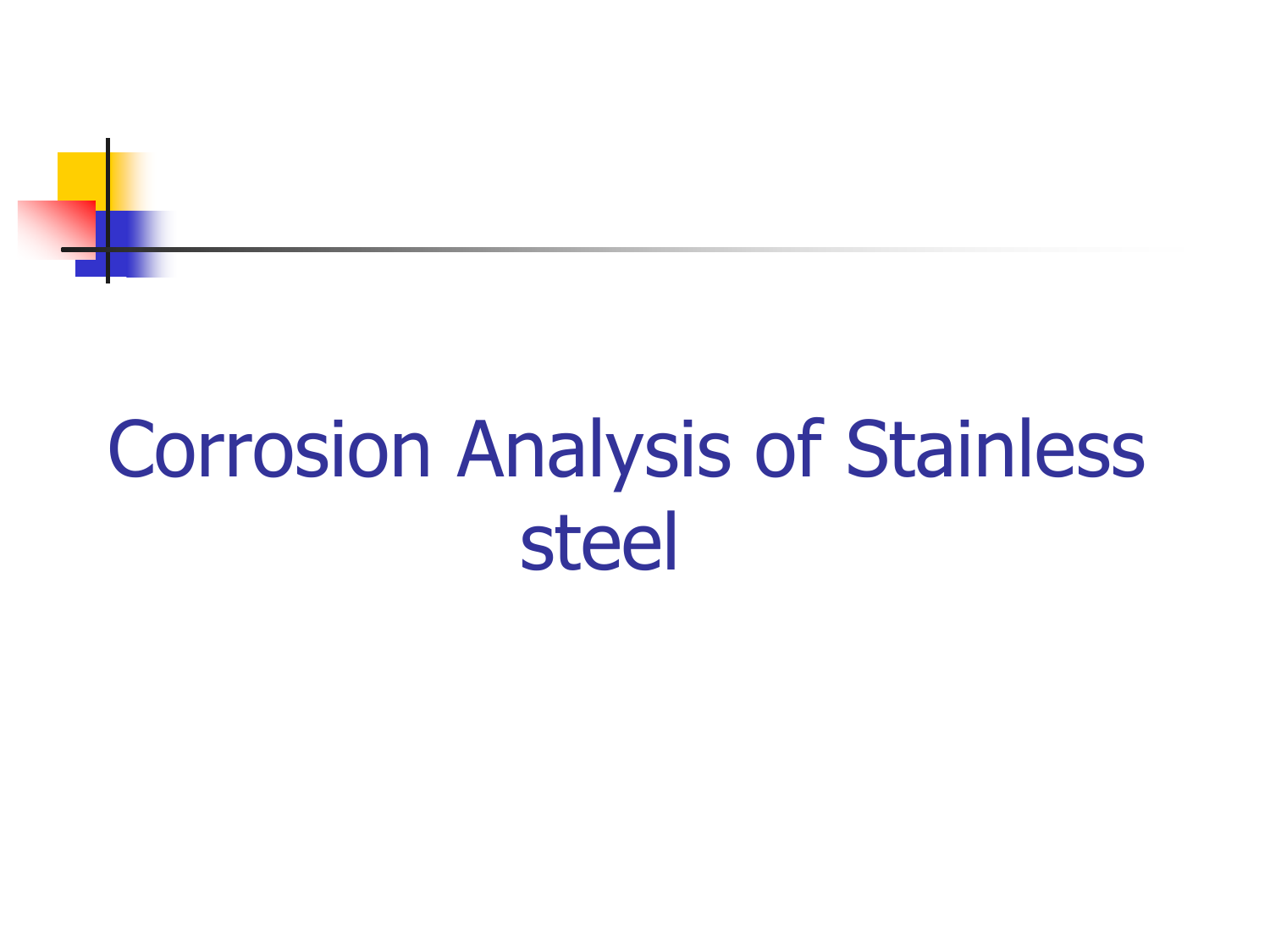### **Introduction**

- **Corrosion** is deterioration of essential properties in a material due to reactions with its surroundings.
- **In Millions of Naira are lost each year because** of corrosion.
- **Nuch of this loss is due to the corrosion of iron** and steel, although many other metals may corrode as well.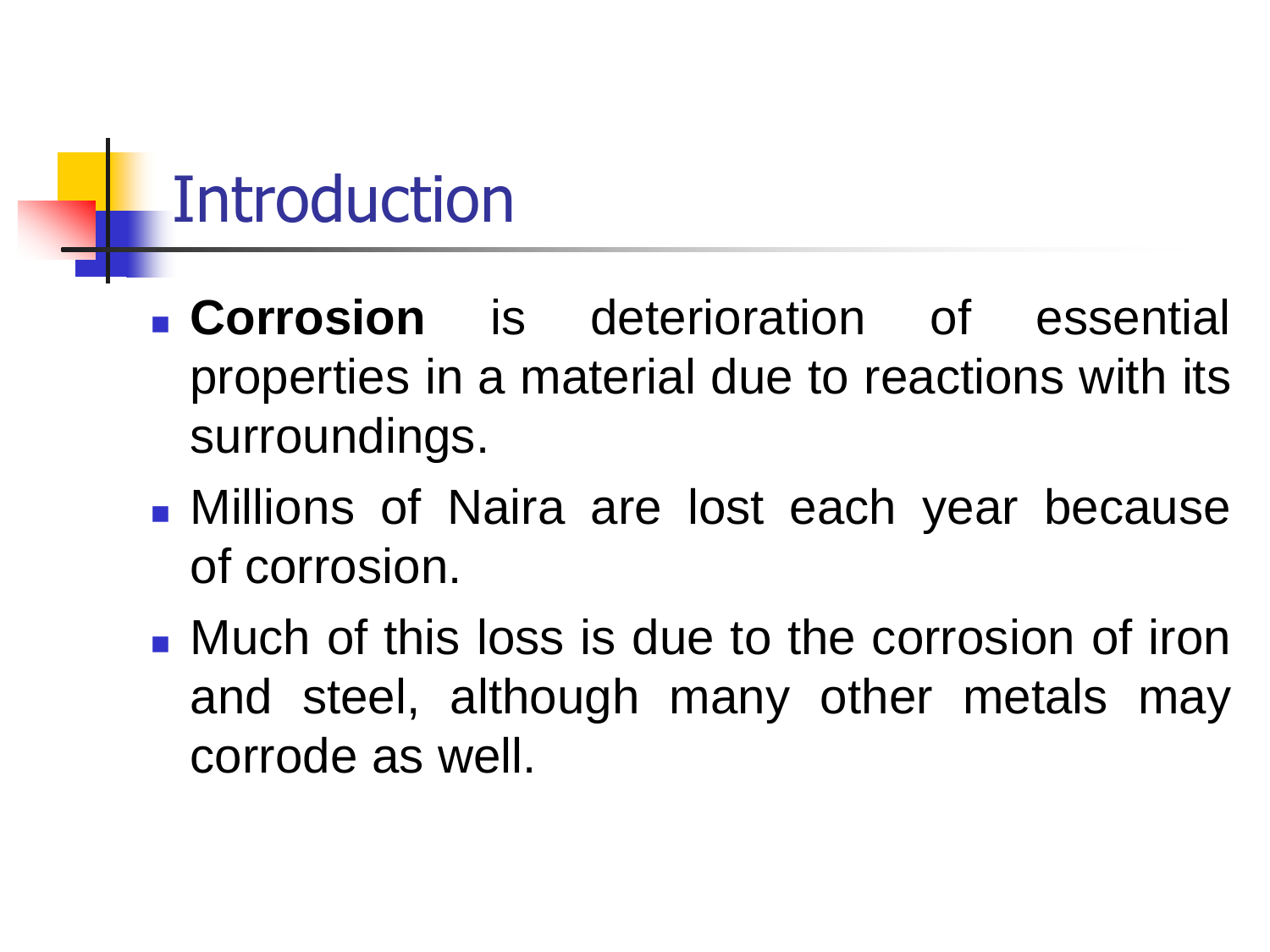## What is Stainless steel?

- Stainless Steel is a common name for metal alloys that consist of 10.5% or more Chromium (Cr) and more than 50% Iron (Fe).
- 10.5%<Cr<27%= Stainless Steel used for corrosion resistance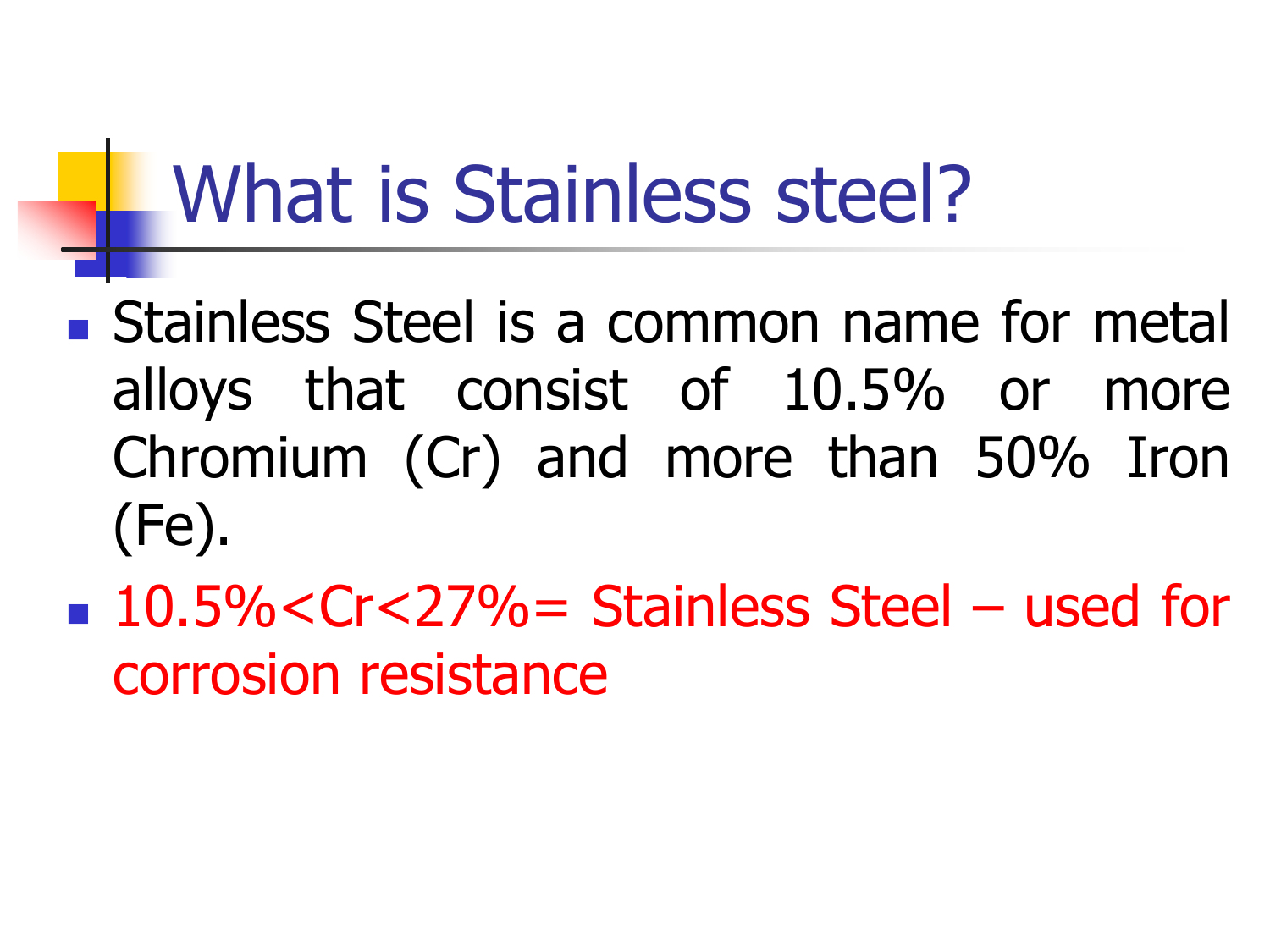## Types of stainless steel

- **Austenitic Stainless Steel**
- **Martensitic Stainless Steel**
- **Ferritic stainless steel**
- **Duplex stainless steel**
- **Precipitation hardening stainless steel**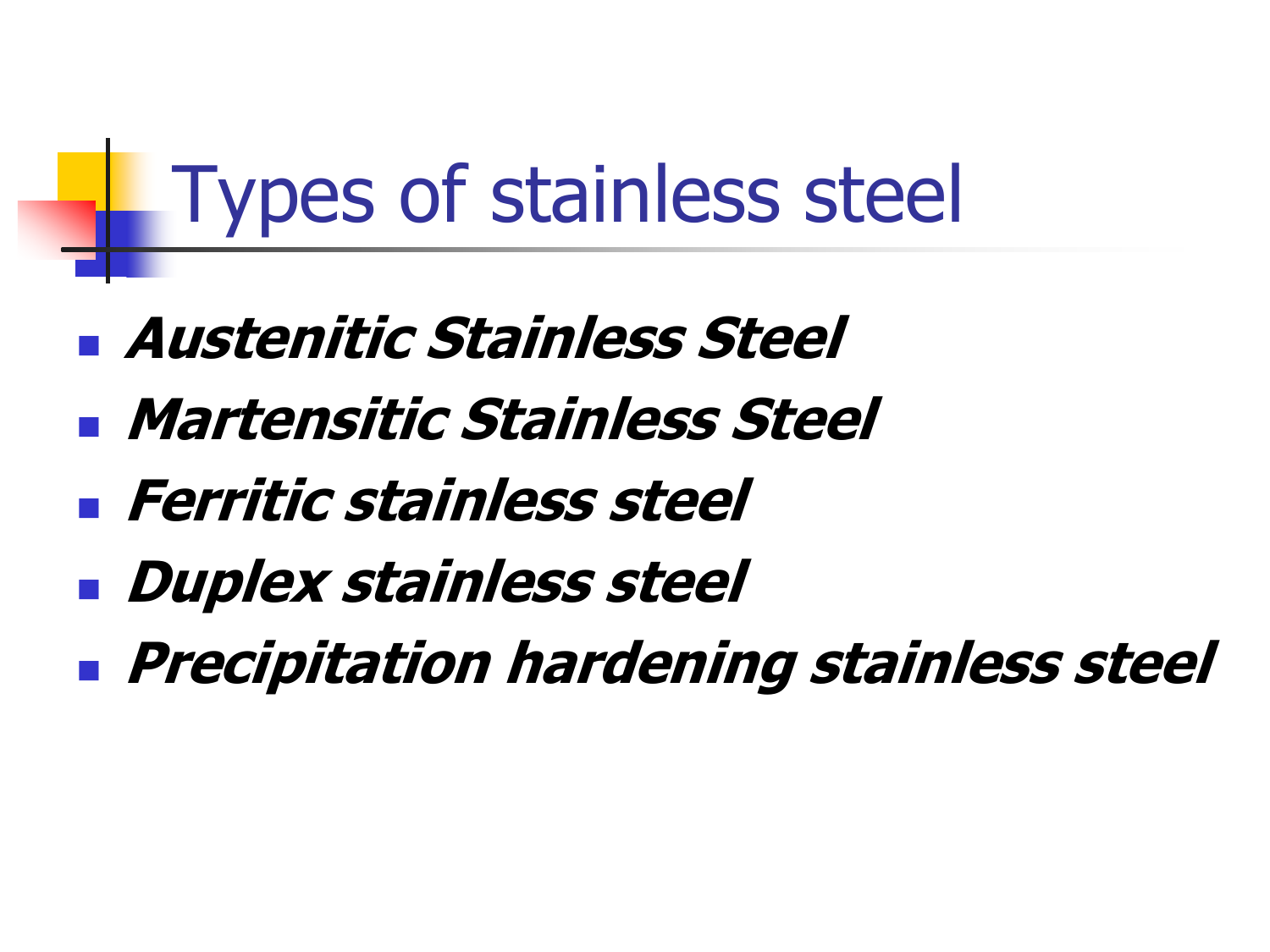## Austenitic Stainless Steel

- Grade type is 304
- 16 26% Cr, 6 23% Ni
- Have a face-centered-cubic (fcc) structure
- Nonmagnetic, tough, ductile
- Ex. Type 304 most widely used in the world
- Type 304L is always preferred in more corrosive environments

Applications: domestic kitchen sinks,

commerical food processing equipment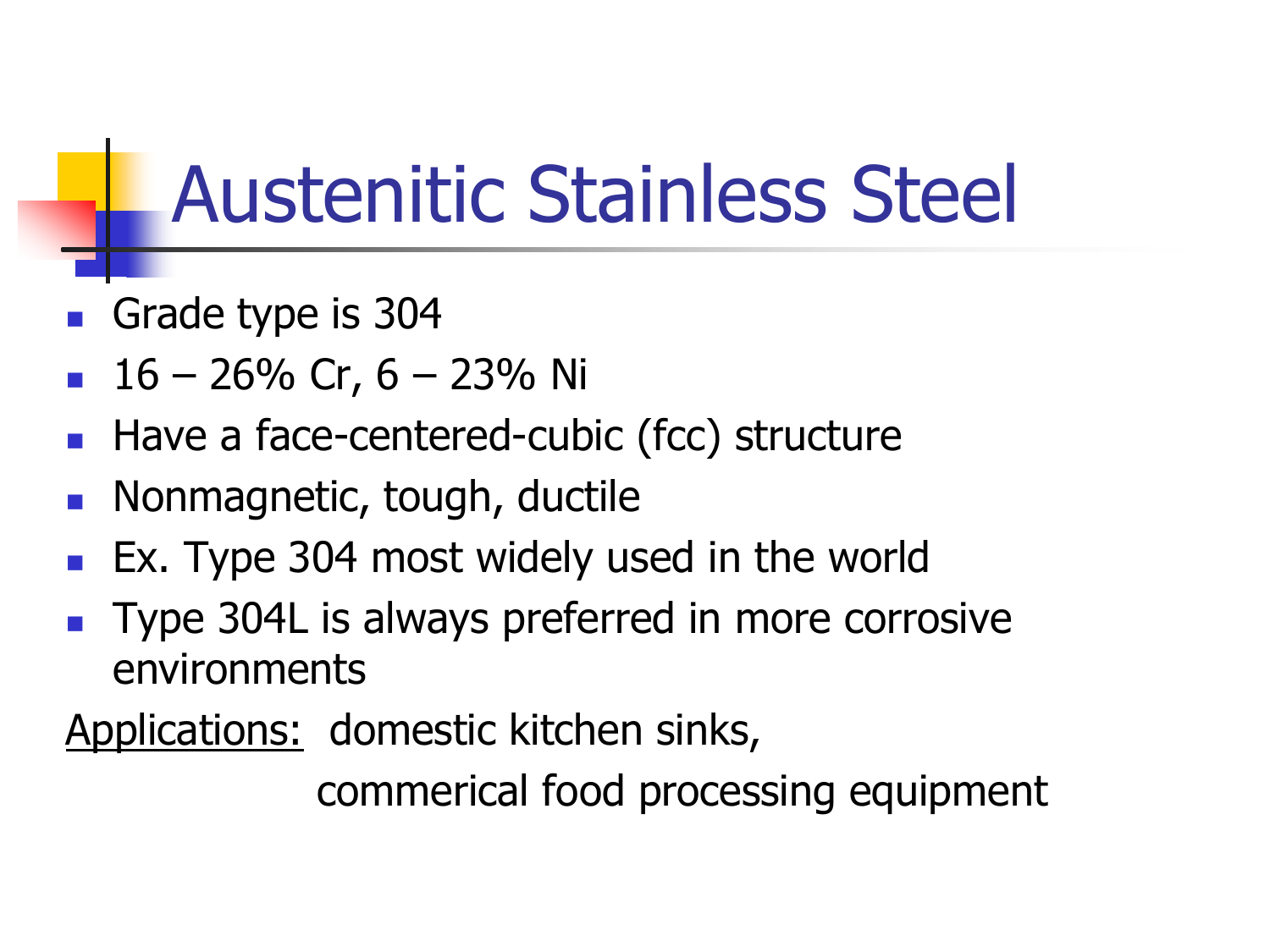## Ferritic Stainless Steel

- Grade type is 430
- $12 25%$  Cr
- **This is the simplest form of stainless steel**
- $\blacksquare$  Easy to machine

**They are moderately corrosion resistant** Application: automotive trim and inside dishwashers and clothes dryers.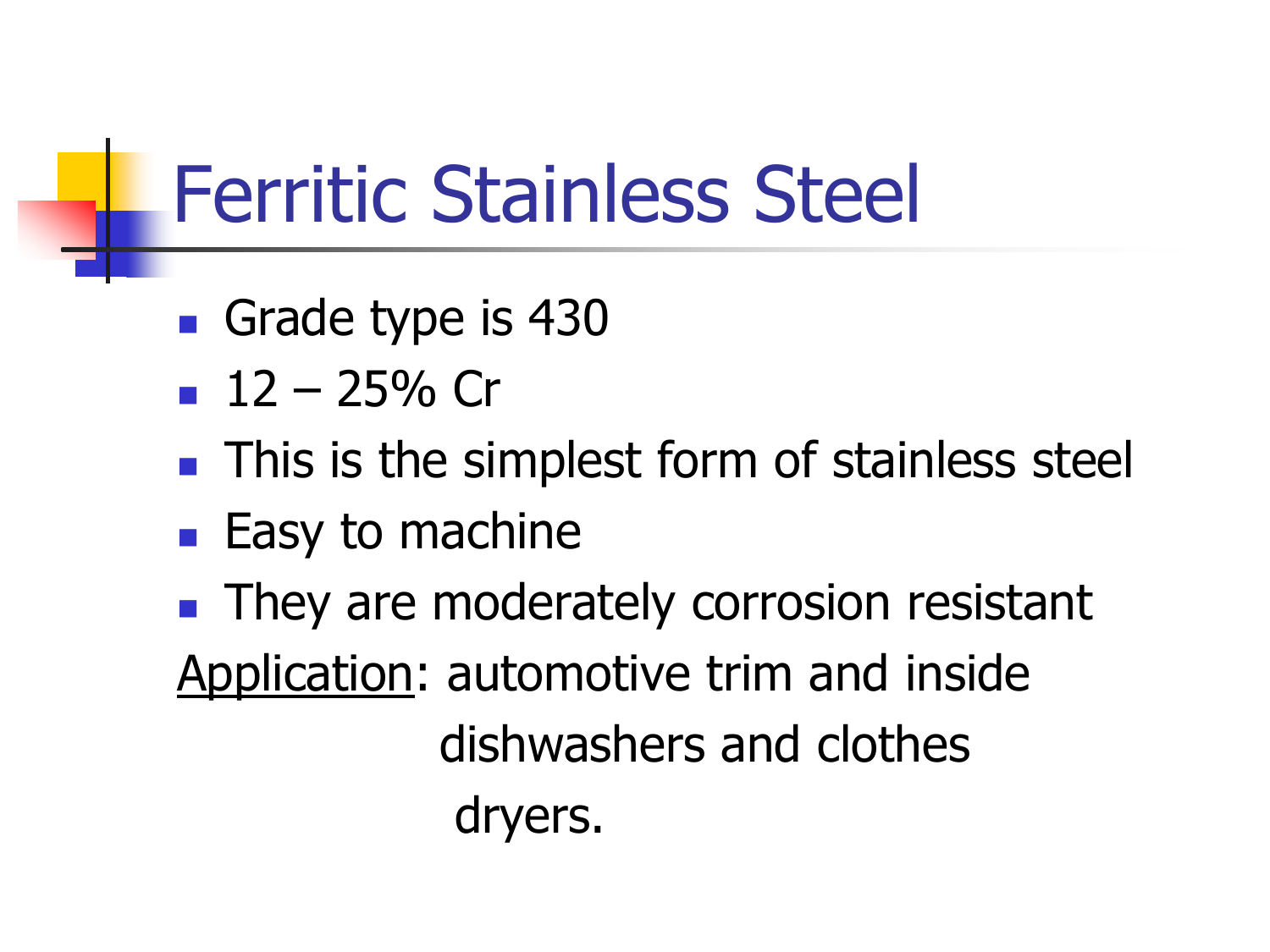## Martensitic Stainless Steel

- Grade type is 410
- $-6 18\%$  Cr, upto 2% Ni
- Strong, hard and magnetic
- **Used for mild corrosive enviornments**

Application: knives, razor blades and corrosion resistance bearing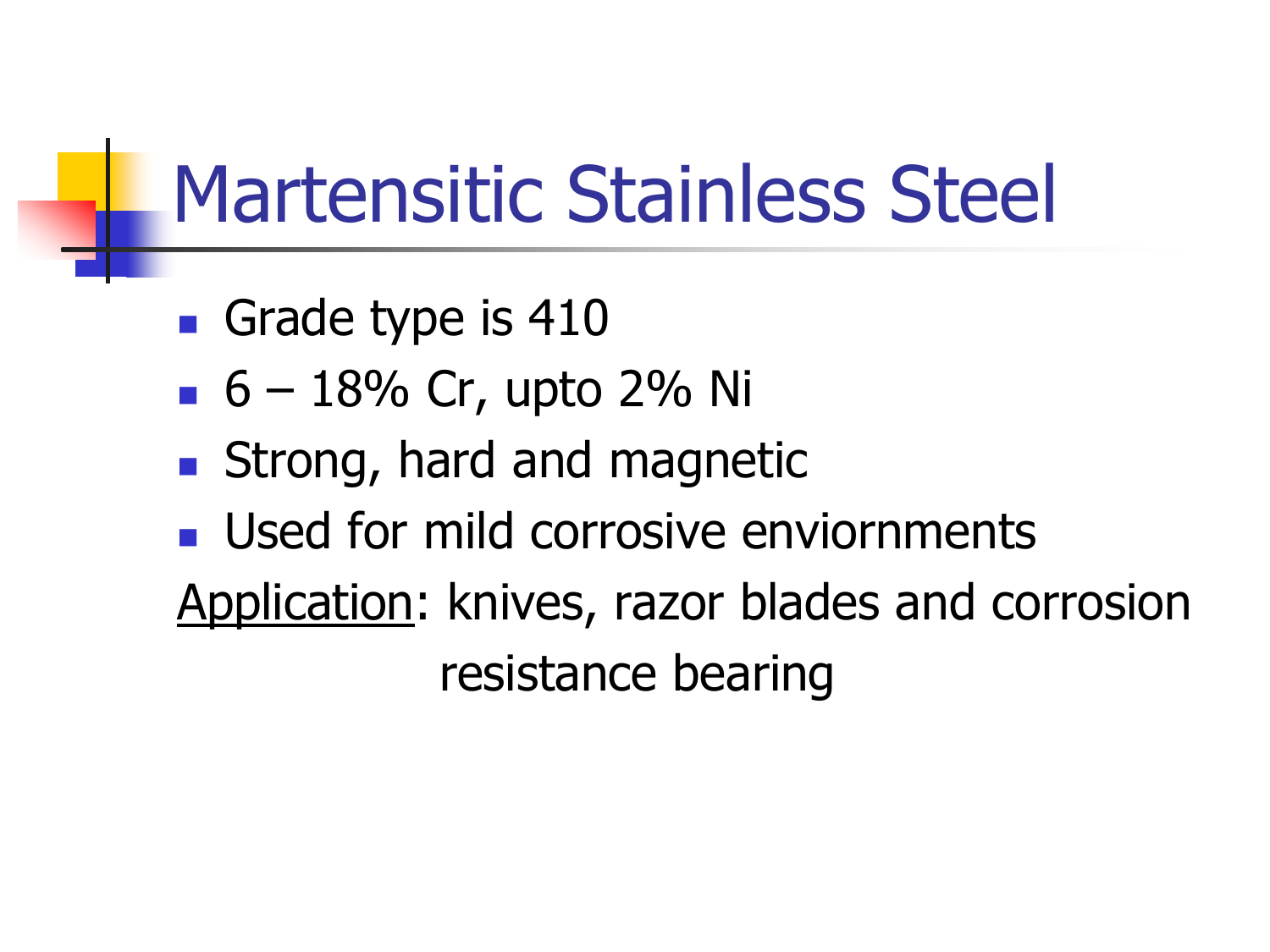# Precipitation Hardening S.S

- $\blacksquare$  Type 17-4
- **High strength**
- Higher corrosion resistance than martensite stainless steel

Application: they are usually used in aerospace and defense industries.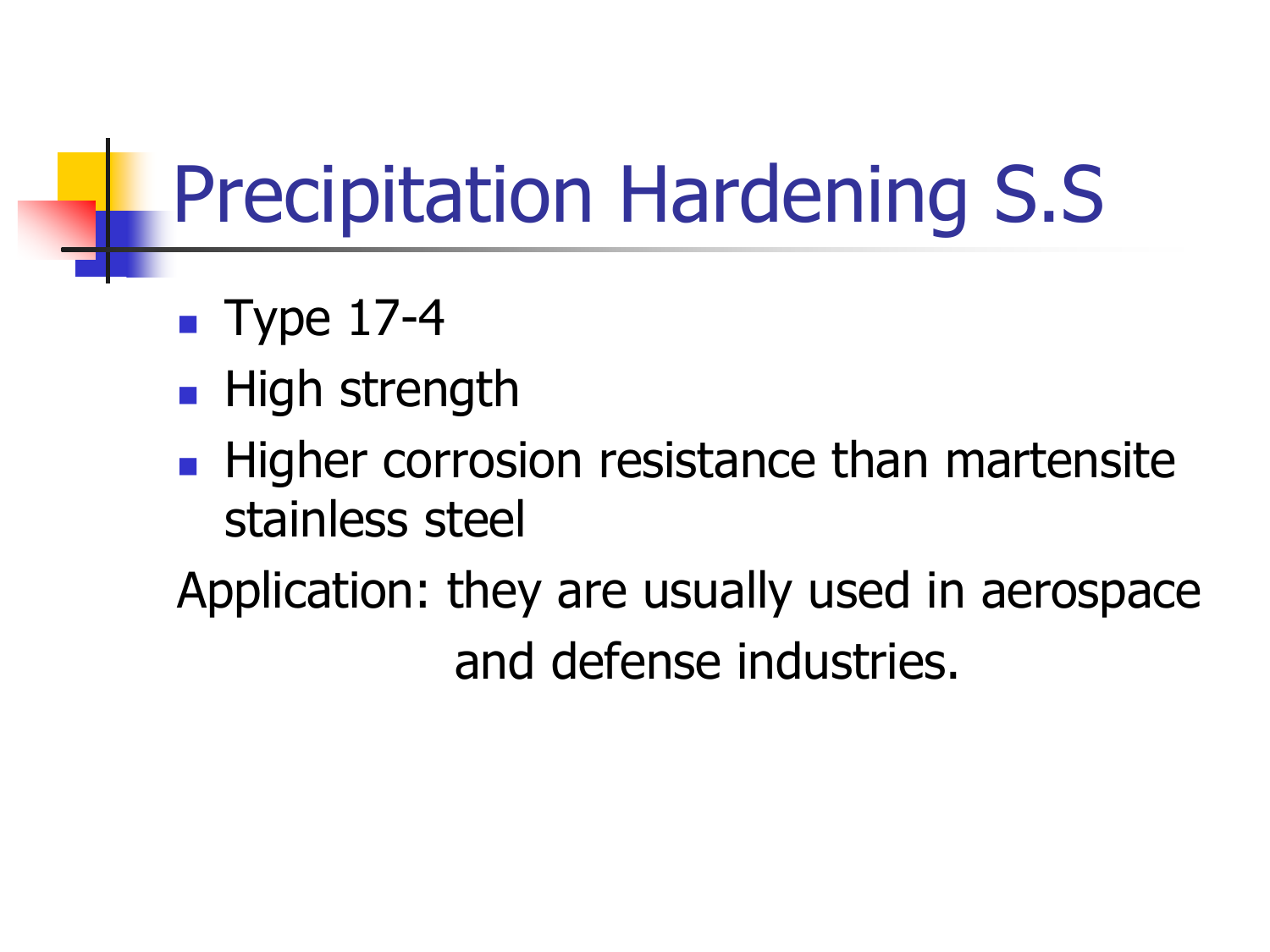### **Corrosion**

bridges, etc.

■ A process in which metal is destroyed by electrochemical reaction. When the metal is iron, the process is called rusting. Example: Rusting of automobiles,buildings and

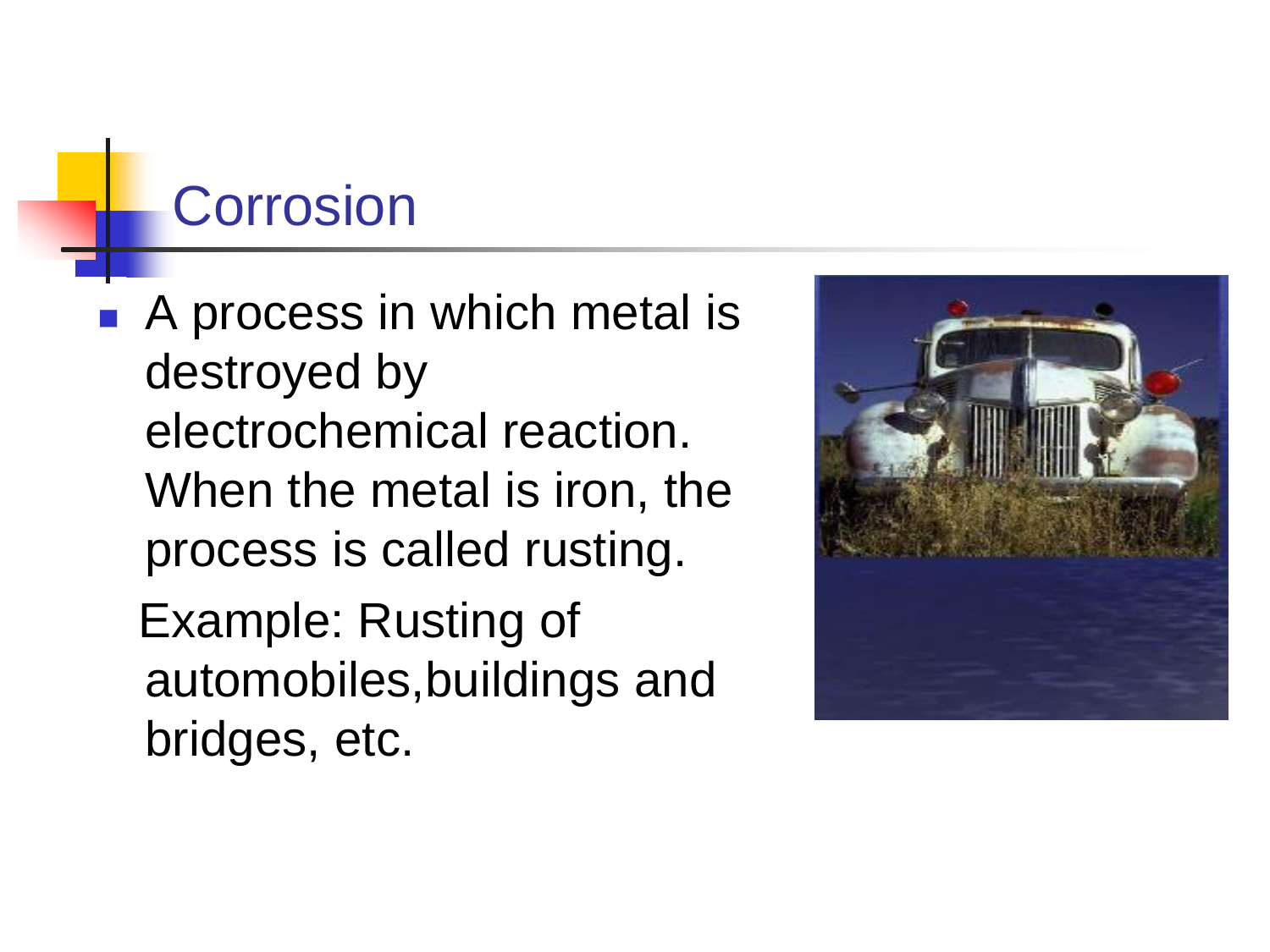### Did you know?

- **Internationally, 1 tonne of steel turns into** rust every 90 seconds.
- **The energy required to make 1 tonne of steel** is approximately equal to the energy an average family consumes over three months.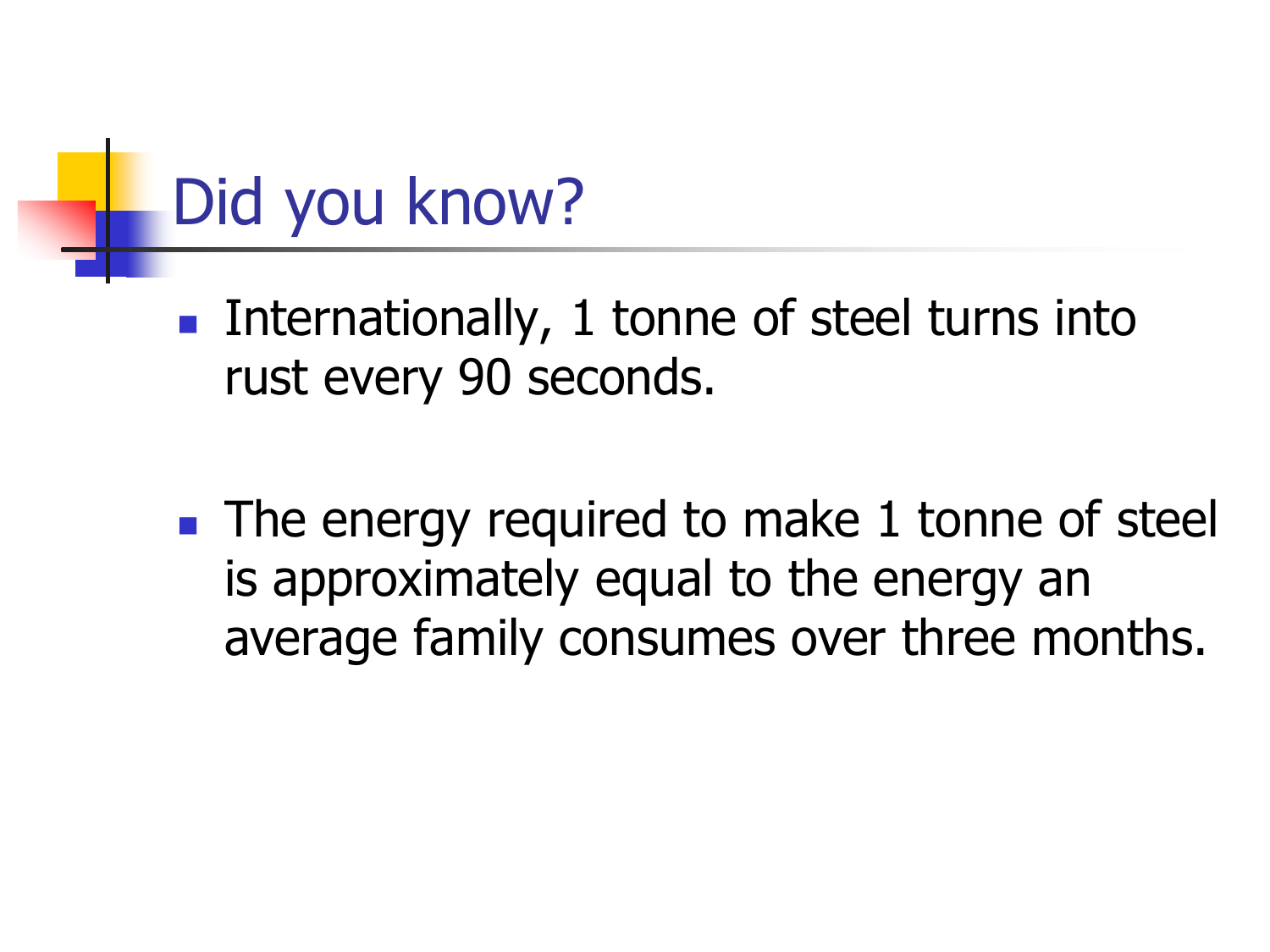### Stainless Steel Corrosion

- The name originate from the fact that stainless steel does not stain, corrode or rust as easily as ordinary steel.
- Stainless steel have resistance to oxidation(rust)and corrosion in many natural and man made environments.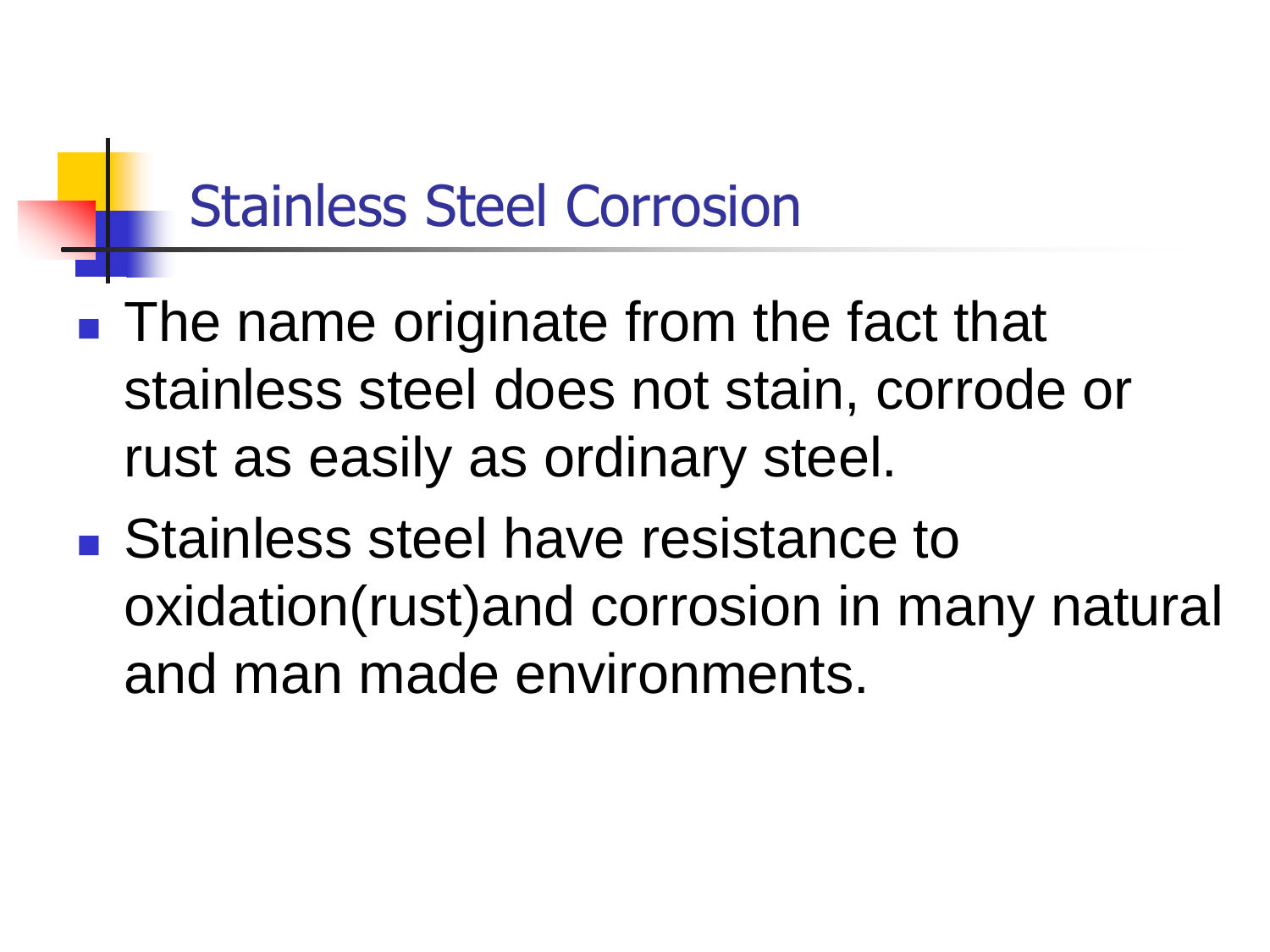### UNIVERSALITY OF CORROSION

- **Not only metals, but non-metals like plastics,** rubber, ceramics are also subject to environmental degradation
- Even living tissues in the human body are prone to environmental damage by free radicals-Oxidative stress- leading to degenerative diseases like cancer, cardio-vascular disease and diabetes.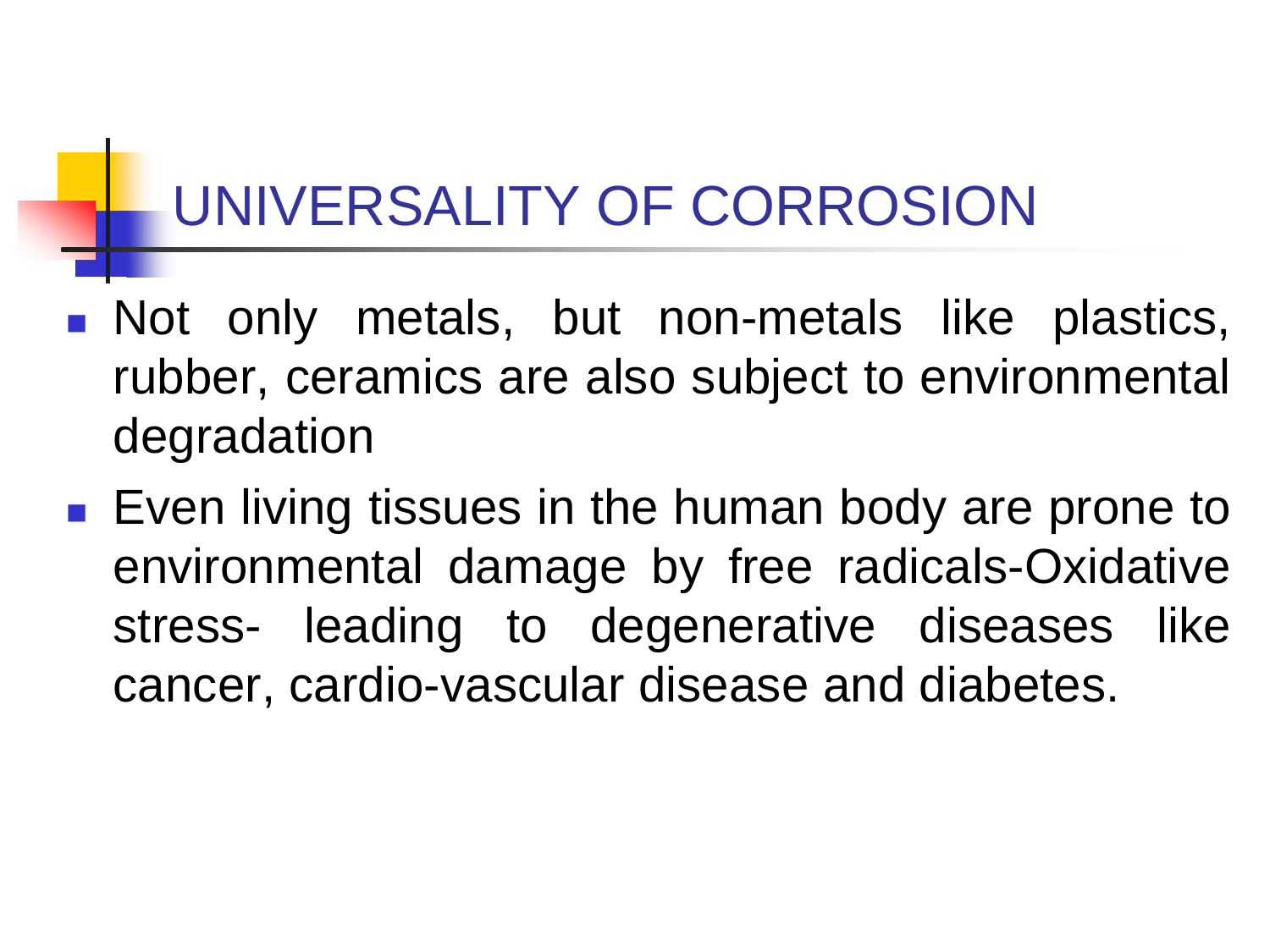### WHY DO METAL CORRODE?

- **Any spontaneous reaction in the universe is** associated with a lowering in the free energy of the system. i.e. a negative free energy change
- **All metals except the noble metals have free** energies greater than their compounds. So they tend to become their compounds through the process of corrosion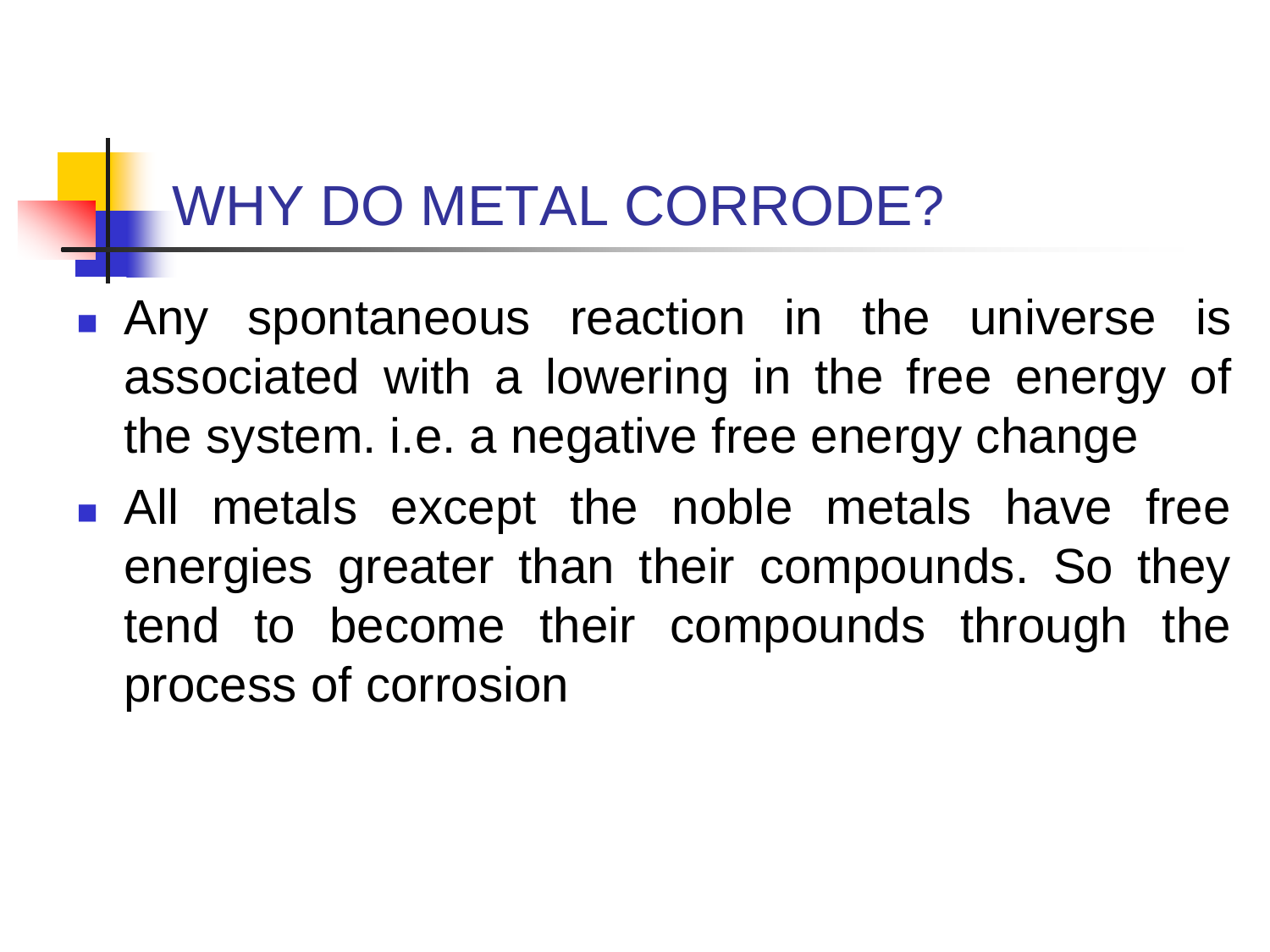### FORMS OF CORROSION AFFECTING STAINLESS STEEL

- Corrosion may be classified in different ways
- **Net / Aqueous corrosion & Dry Corrosion**
- Room Temperature/ High Temperature Corrosion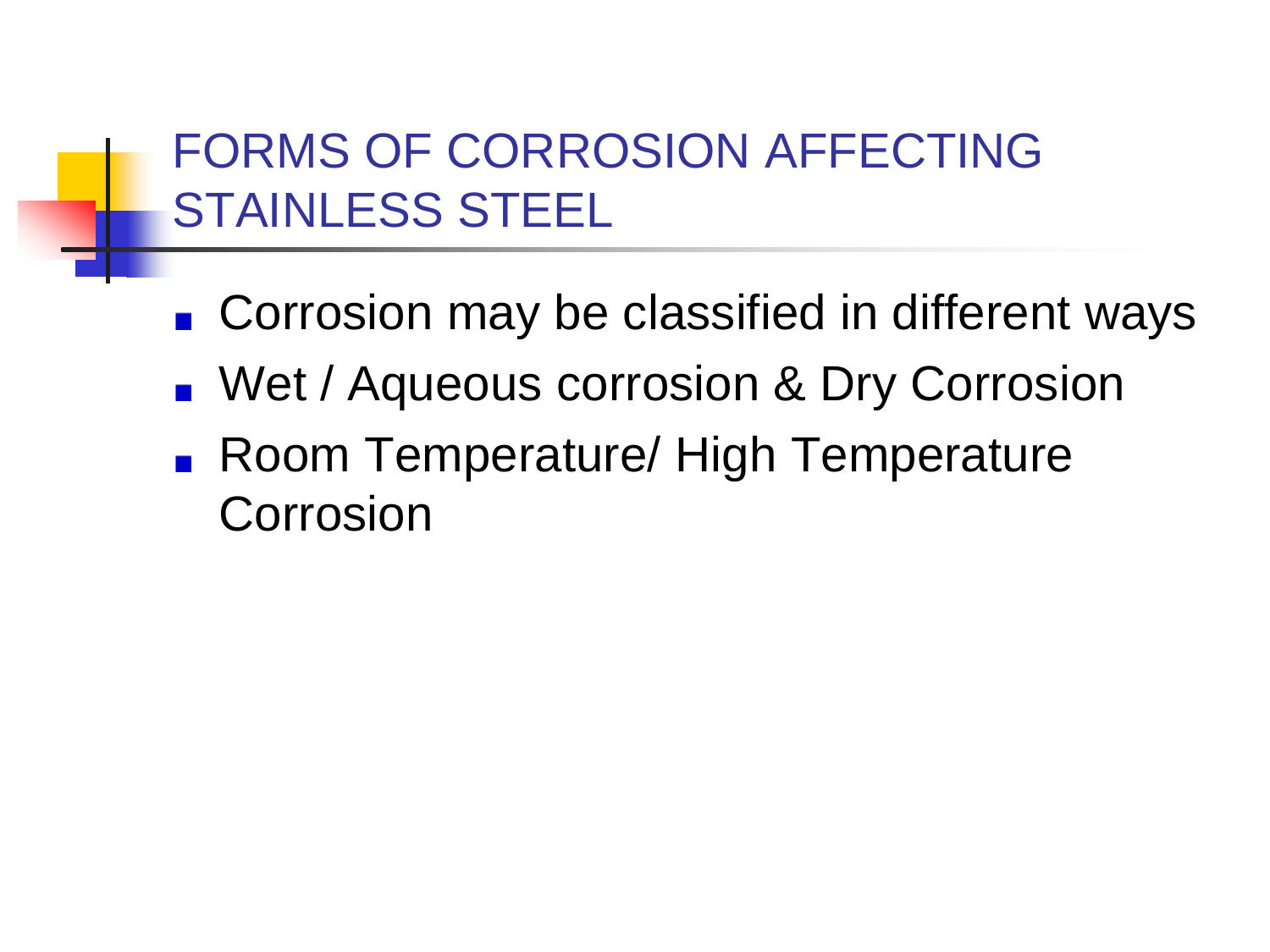### WET & DRY CORROSION

- **Net / aqueous corrosion is the major form of** corrosion which occurs at or near room temperature and in the presence of water
- Dry / gaseous corrosion is significant mainly at high temperatures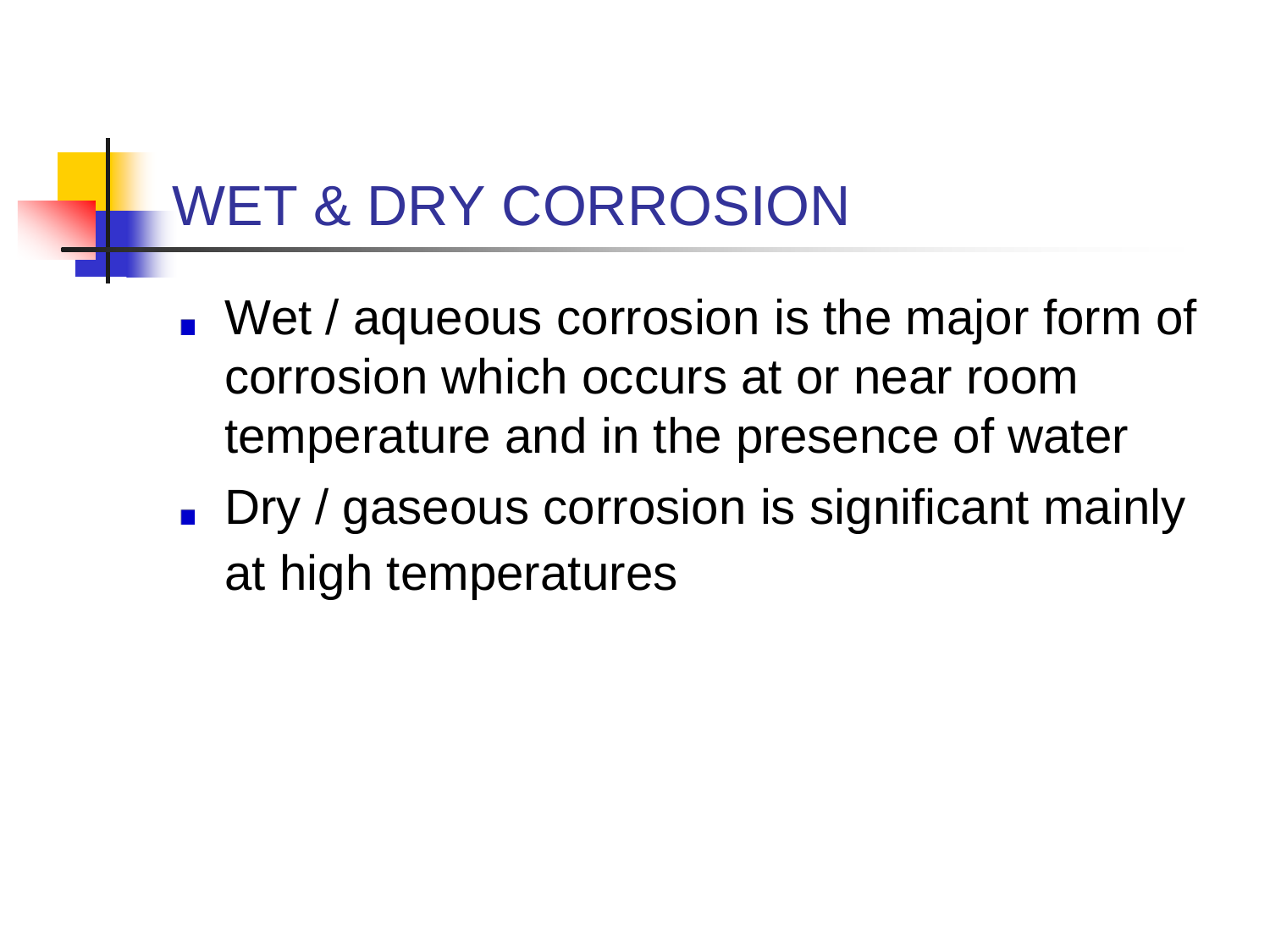### WET /AQUEOUS CORROSION OF S.S

- Based on the appearance of the corroded  $\mathbf{r}$ metal, wet corrosion may be classified as
- Uniform or General Corrosion Of steel
- **Pitting Corrosion**
- **Crevice Corrosion**
- Galvanic or Two Metal Corrosion
- **Intergranular**
- **Dealloying**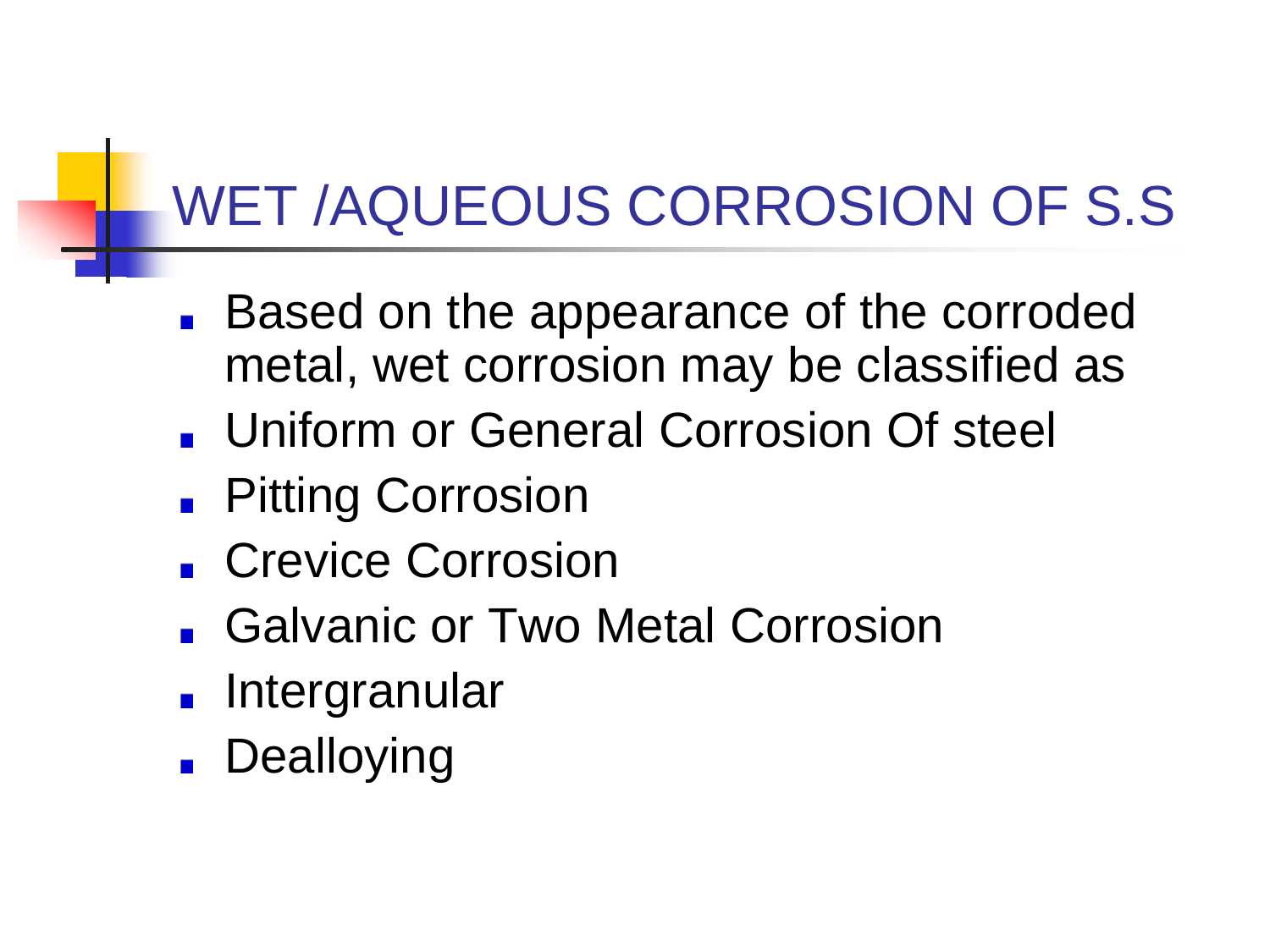#### UNIFORM CORROSION OF STAINLESS STEEL

- **The reaction starts**  at surface and proceeds uniformly.
	- e.g.. Atmospheric corrosion.



- **Naximum metal loss**
- Not dangerous, rate can be measured in the laboratory.
- **This type of corrosion occurs when there is an overall** breakdown of the passive film formed on the stainless steel.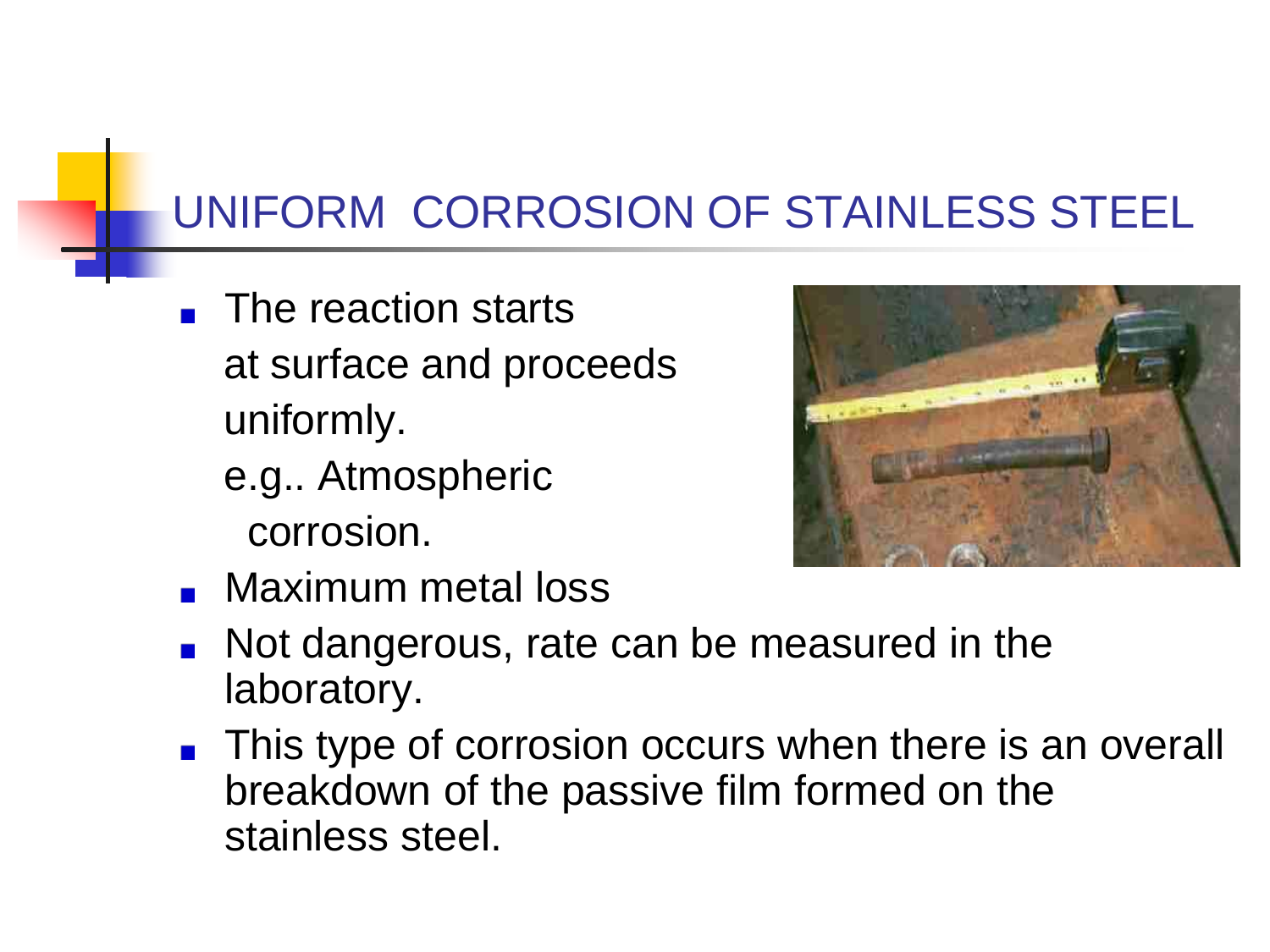#### GALVANIC CORROSION OF STAINLESS STEEL

- Galvanic corrosion occur when two dissimilar metals electrically contact with each other and are immersed in electrolyte.
- **Notakary Milters**, When a galvanic couple forms, one of the metals in the couple becomes the anode and corrodes



Steel screw in Mg

 faster than it would all by itself, while the other becomes the cathode and corrodes slower than it would alone.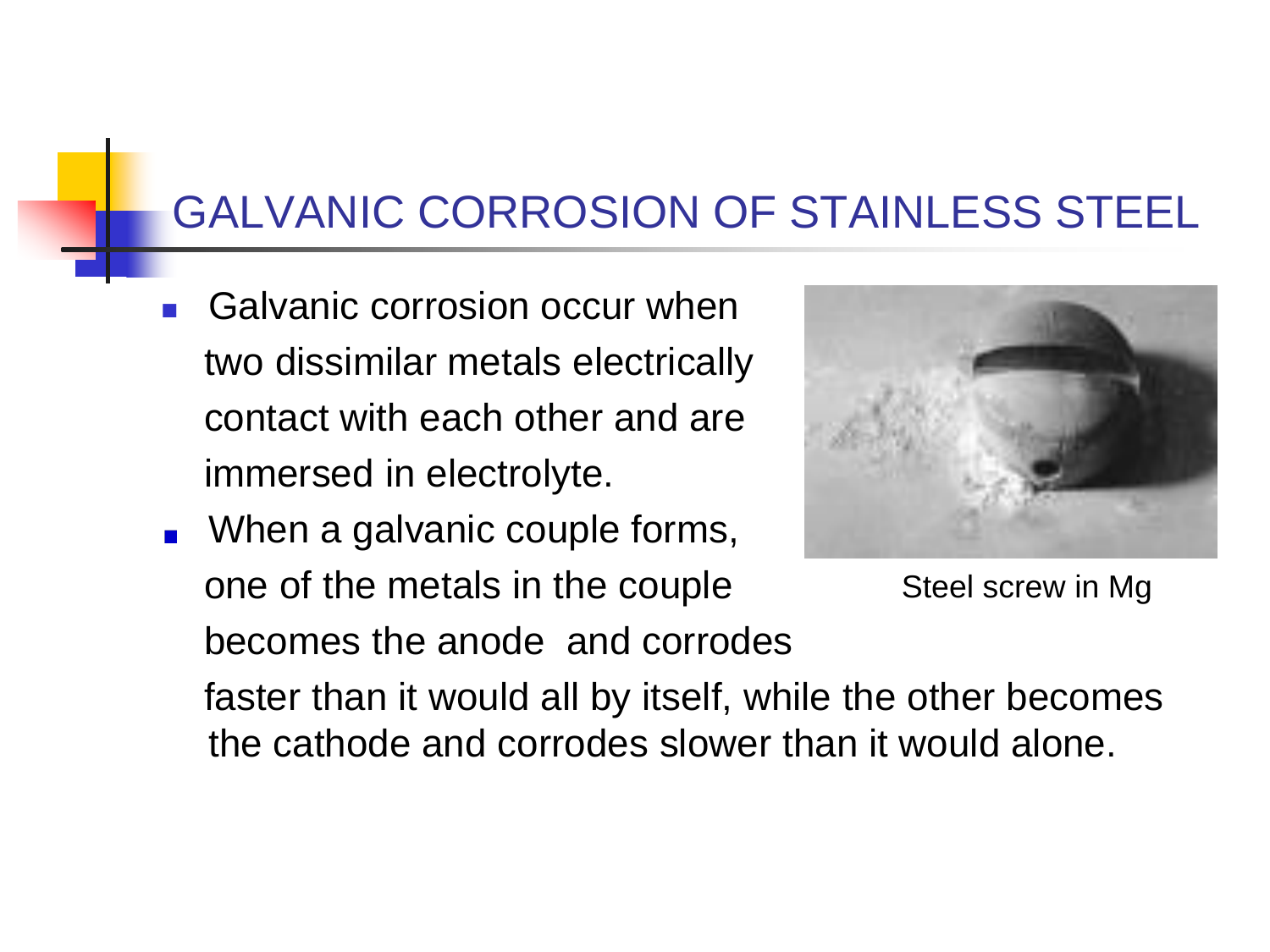### Requirements For Galvanic Corrosion

- **IF In order for galvanic corrosion to occur, three** elements are required
	- a) Dissimilar metals
	- b) Metal to metal contact
	- c) Metals in same conduction solution (usually called electrolyte)
	- If any of these elements is missing, galvanic corrosion cannot occur.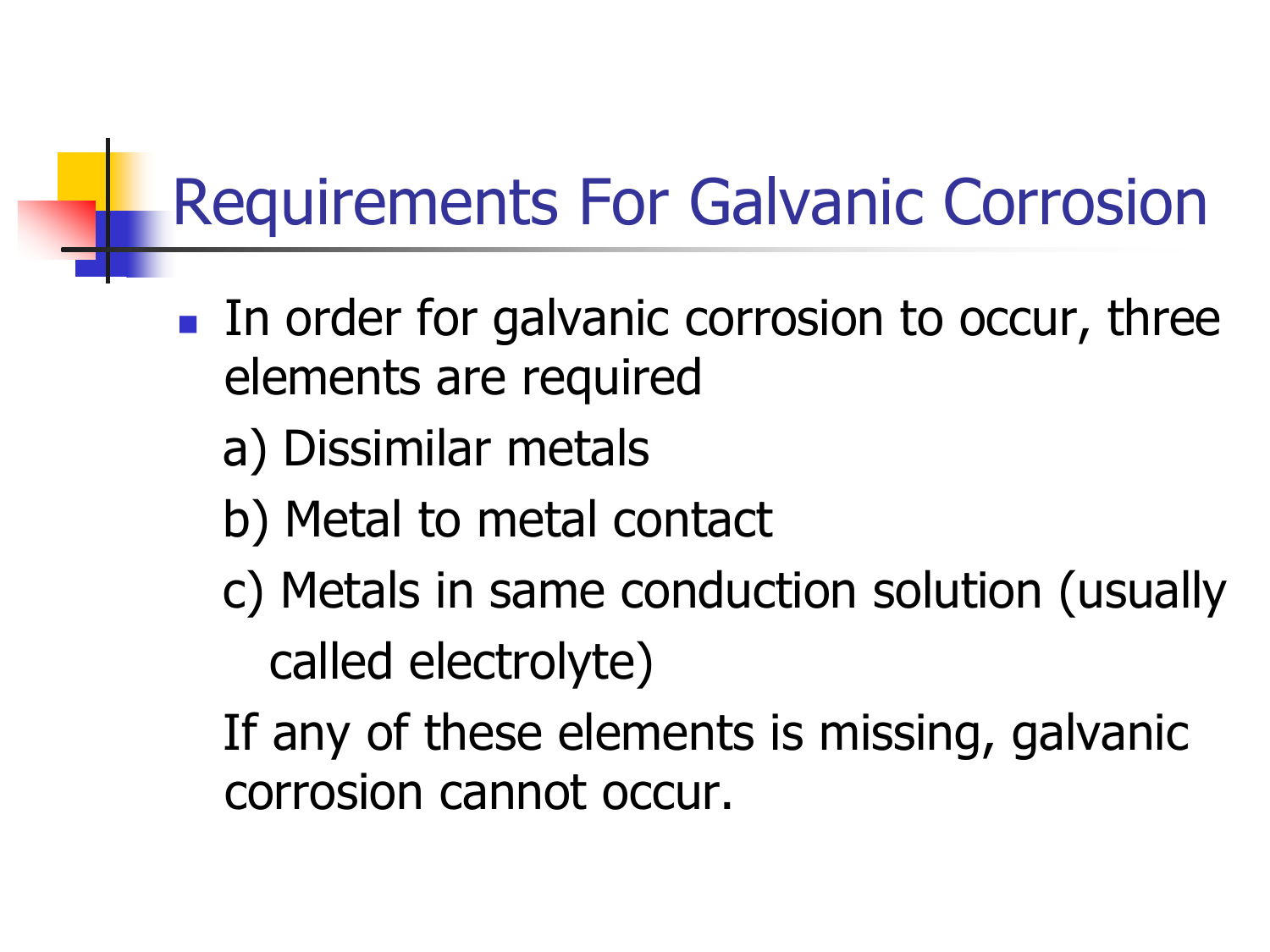#### PITTING CORROSION OF STAINLESS STEEL

 Pitting corrosion is a form of extremely localized corrosion that leads to creation of small holes in metal.



- It occurs when the corrosive
	- environment penetrates the passivated film in only a few areas as opposed to the overall surface.
- halogens will penetrate passivated stainless steel.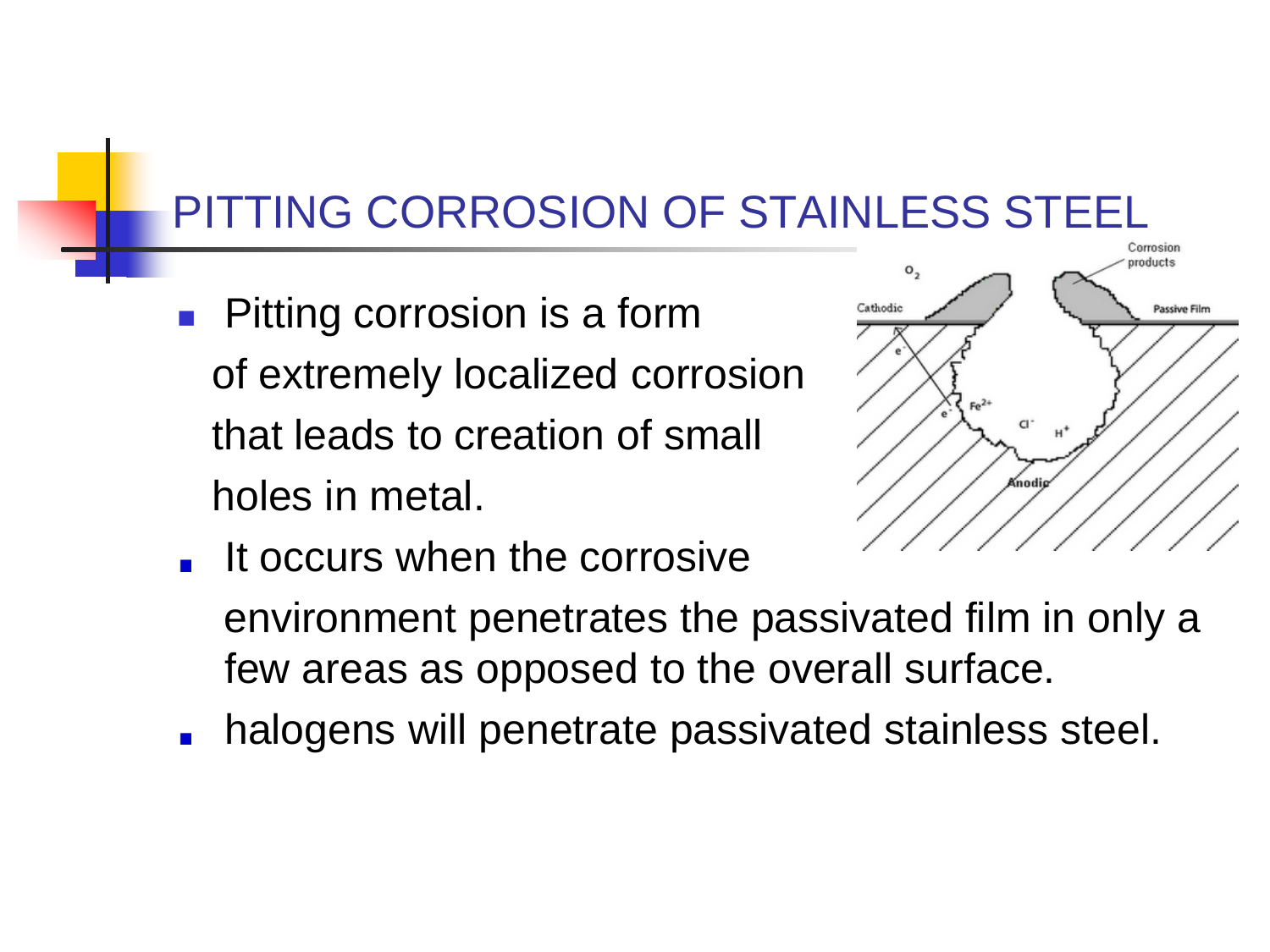#### INTERGRANULAR CORROSION OF STAINLESS STEEL

**Intergranular corrosion is due**  to the formation of chromium carbides at high temperatures  $(450^{\circ} - 859^{\circ}C)$ .



Intergranular Corrosion

■ Carbides of chromium form in the grain boundary regions thus reducing the chromium content and resulting in a path of lower corrosion resistance around the grains.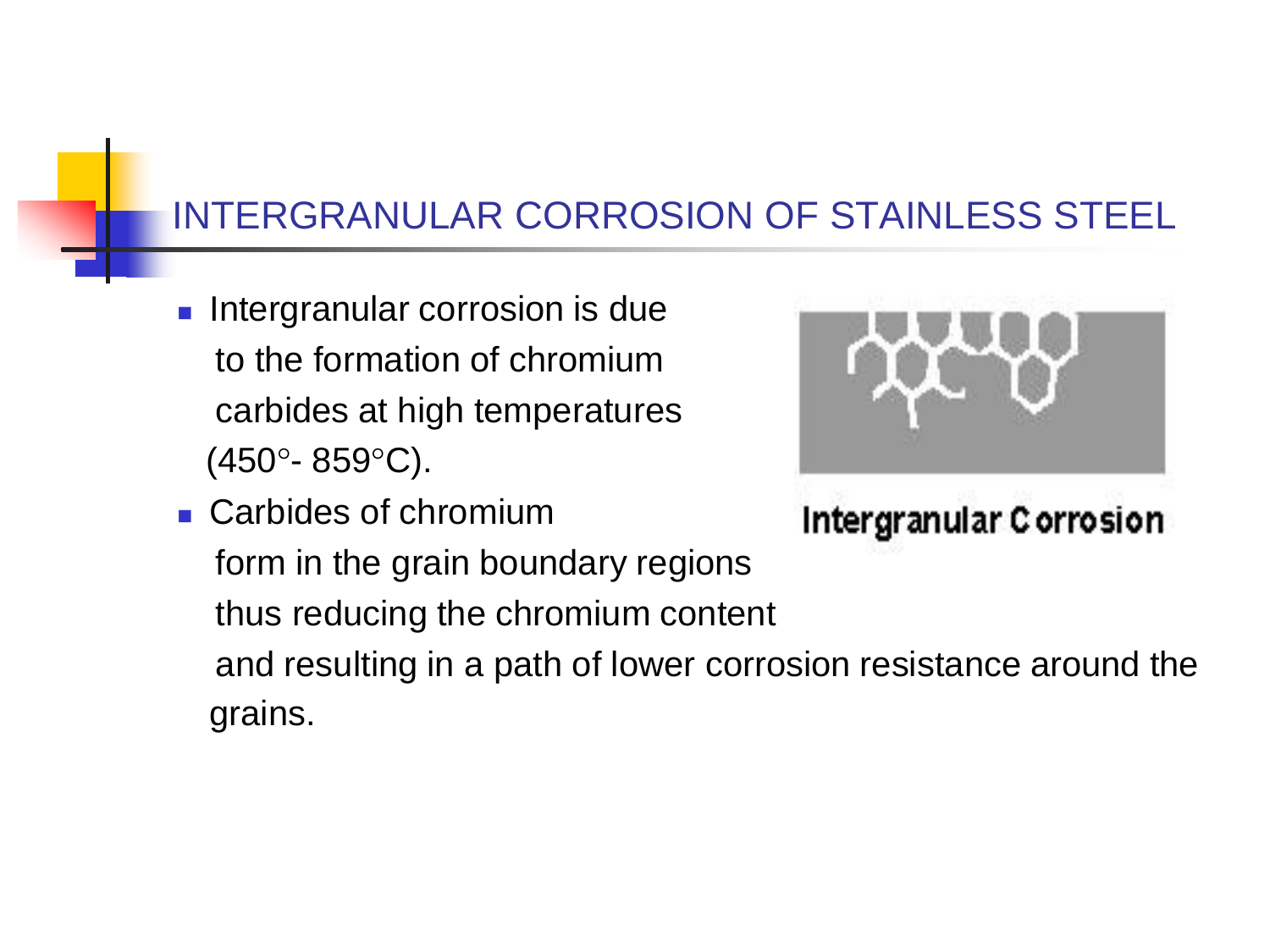#### ERROSION CORROSION OF STAINLESS STEEL

 $\blacksquare$  Erosion corrosion is the result of a combination of an aggressive chemical environment and high fluid-surface velocities.



■ The flow will carry away any protective layer that was intended to protect the material, and even abrade the flow surface.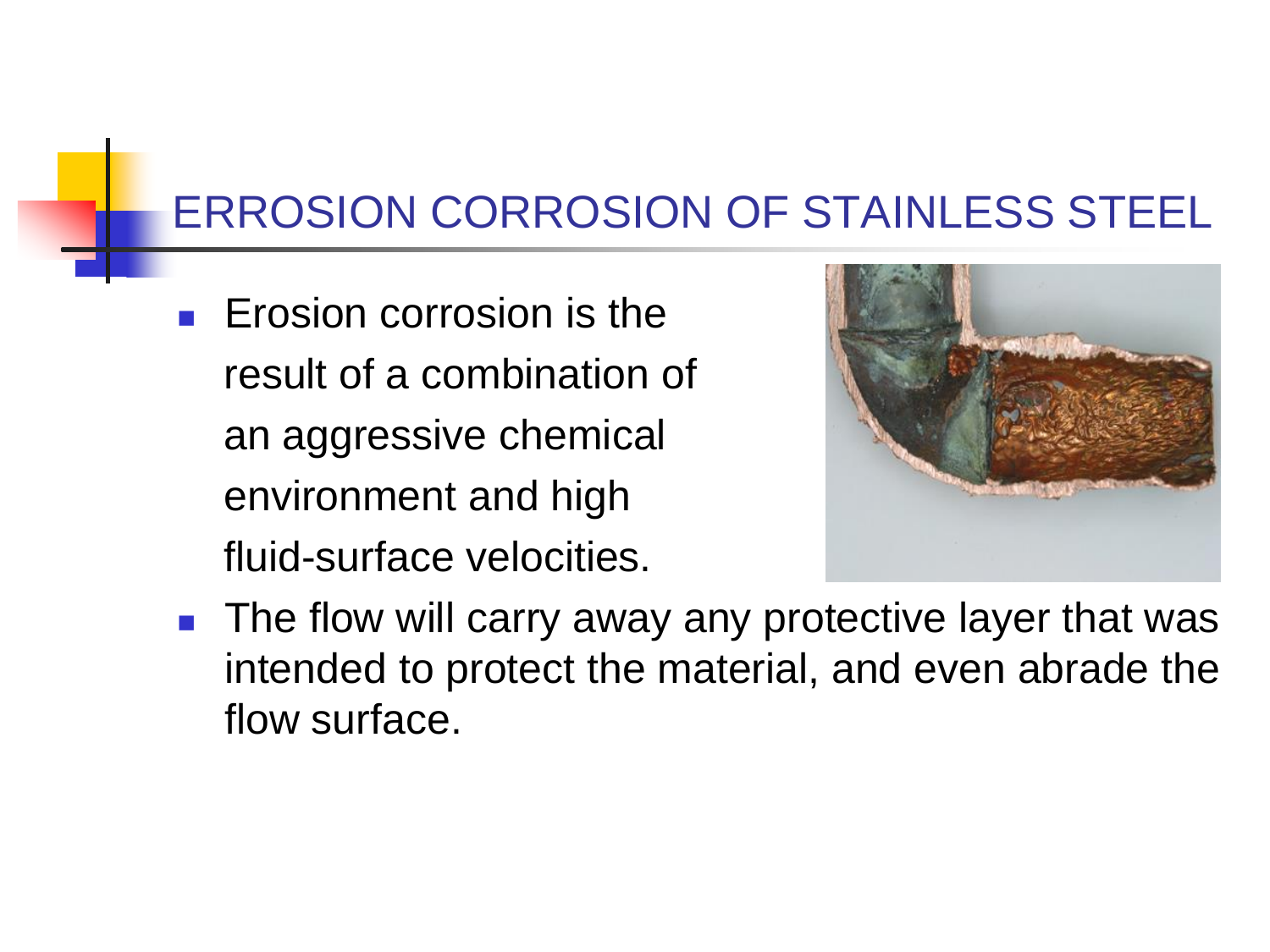#### STRESS CORROSION CRACKING OF STAINLESS STEEL

**Stress Corrosion Cracking (SCC) is the cracking induced from** the combined influence of tensile stress and a corrosive environment. The impact of SCC on a material usually falls between dry cracking and the fatigue threshold of that material.

.





Failure is along grain boundaries in a 316 stainless steel.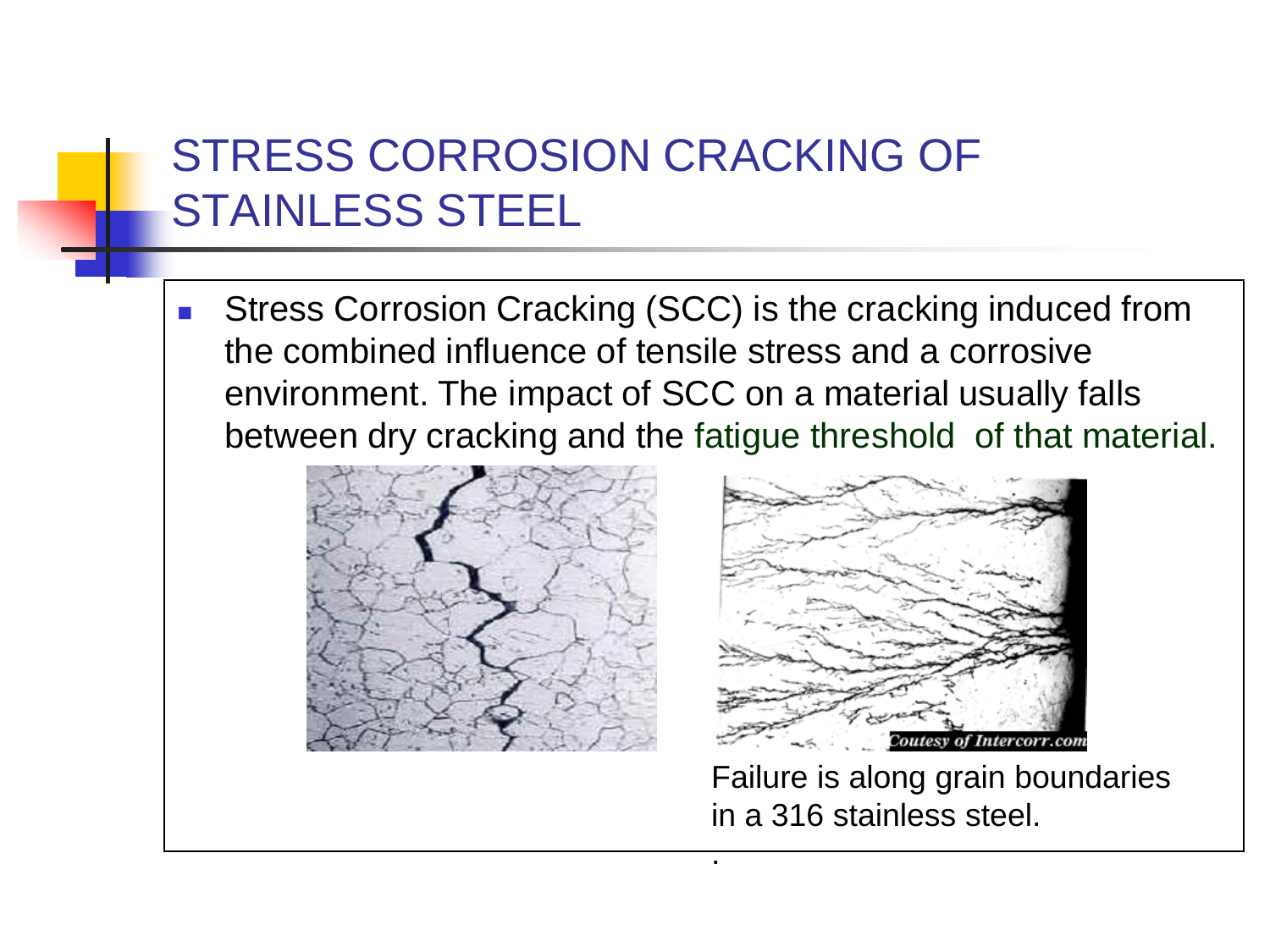#### PRINCIPAL ALLOYING ELEMENTS THAT AFFECT CORROSION RESISTANCE OF STAINLESS STEEL

### Chromium(Cr):

- Essential element in forming the passive film.The passive film is observed at about 10.5% chromium.
- **As chromium content increased, the corrosion** protection increase.
- Chromium at 25 to 30%, the passivity of protective film is very high.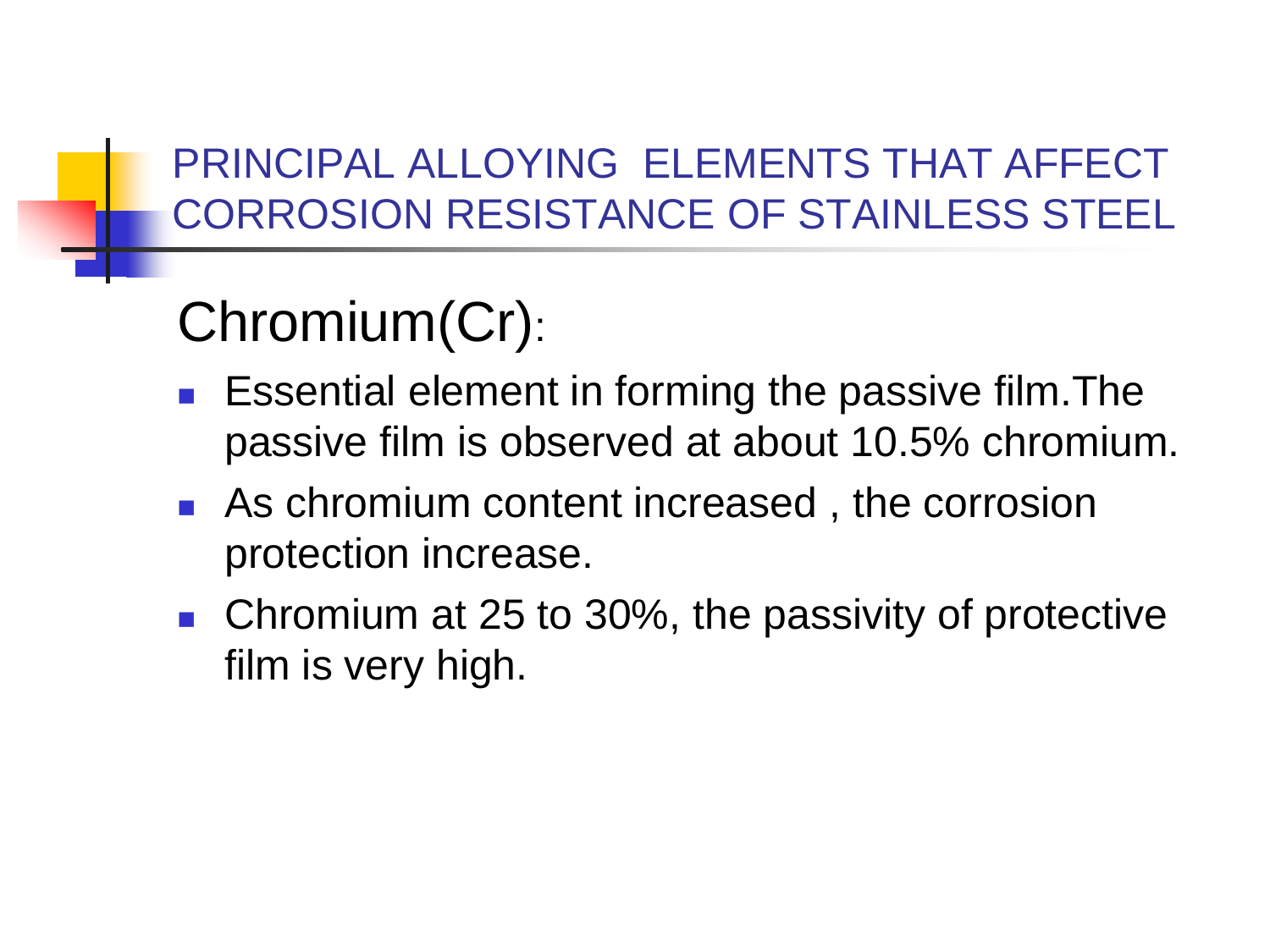Nickel(Ni)

- When nickel is increased to about 8 to 10% resistance to stress corrosion cracking is decreased.
- **However, when nickel is increased beyond that level,** resistance to stress-corrosion cracking increase with increases in nickel content.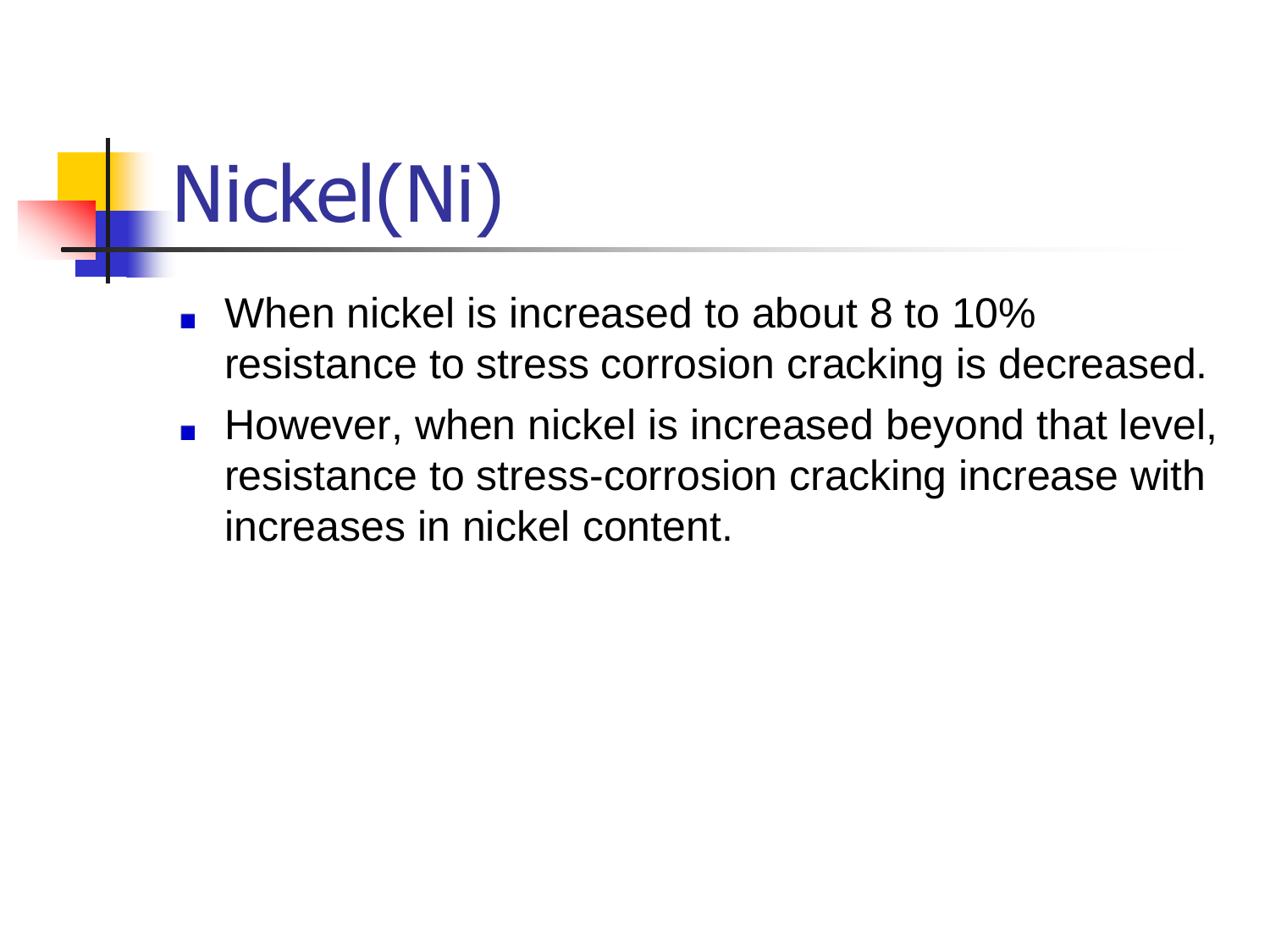# Manganese(Mn)

- Effects of manganese on corrosion are not well documented.
- Manganese combines with sulfur to form sulfides.
- Sulfide composition have substantial effect on the corrosion resistance of stainless steel.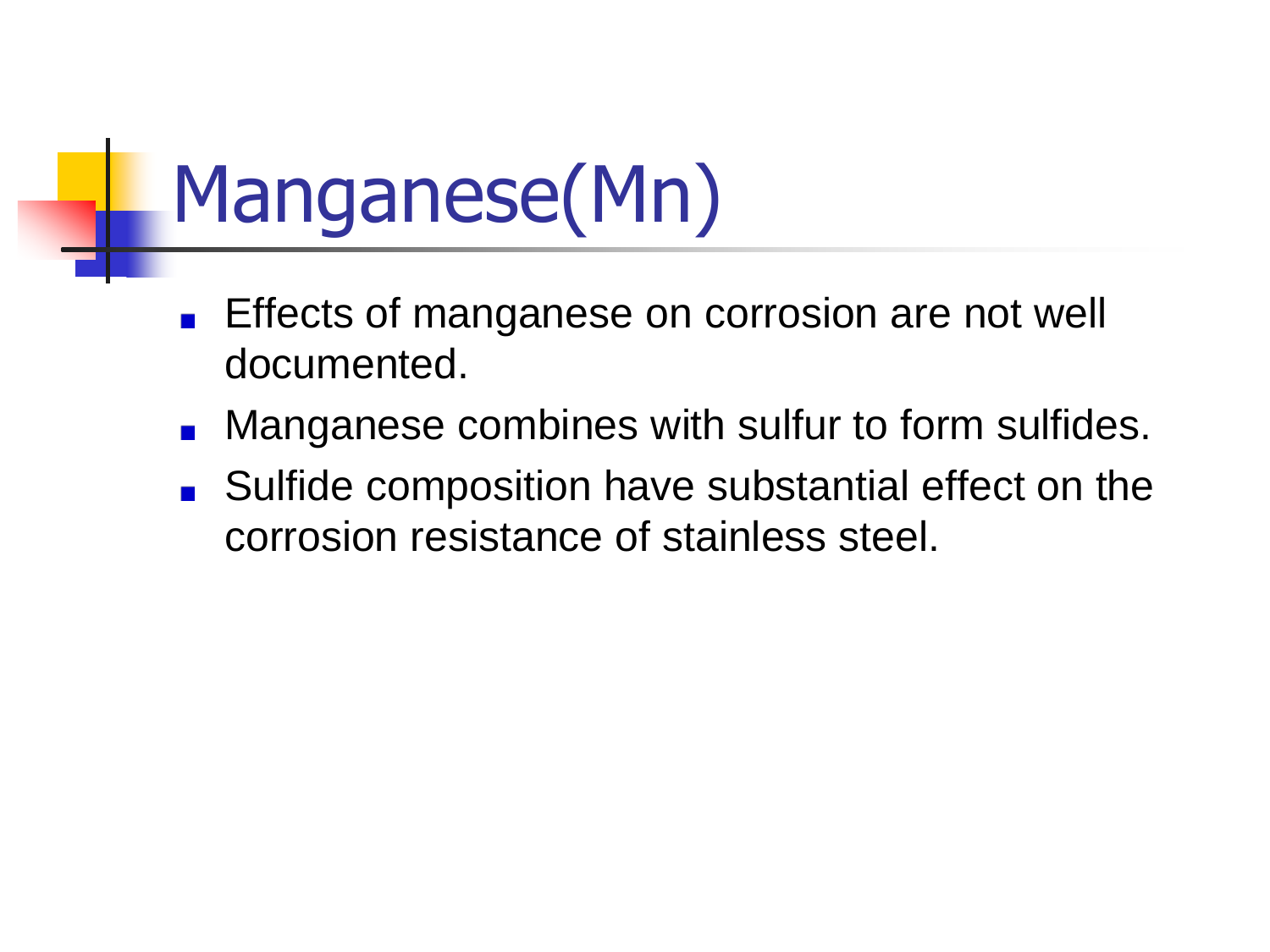# Molybdenum(Mo)

- Addition of molybdenum to the Cr-Fe-Ni matrix adds  $\blacksquare$ resistance to localized pitting attack.
- Its better resistance to crevice corrosion.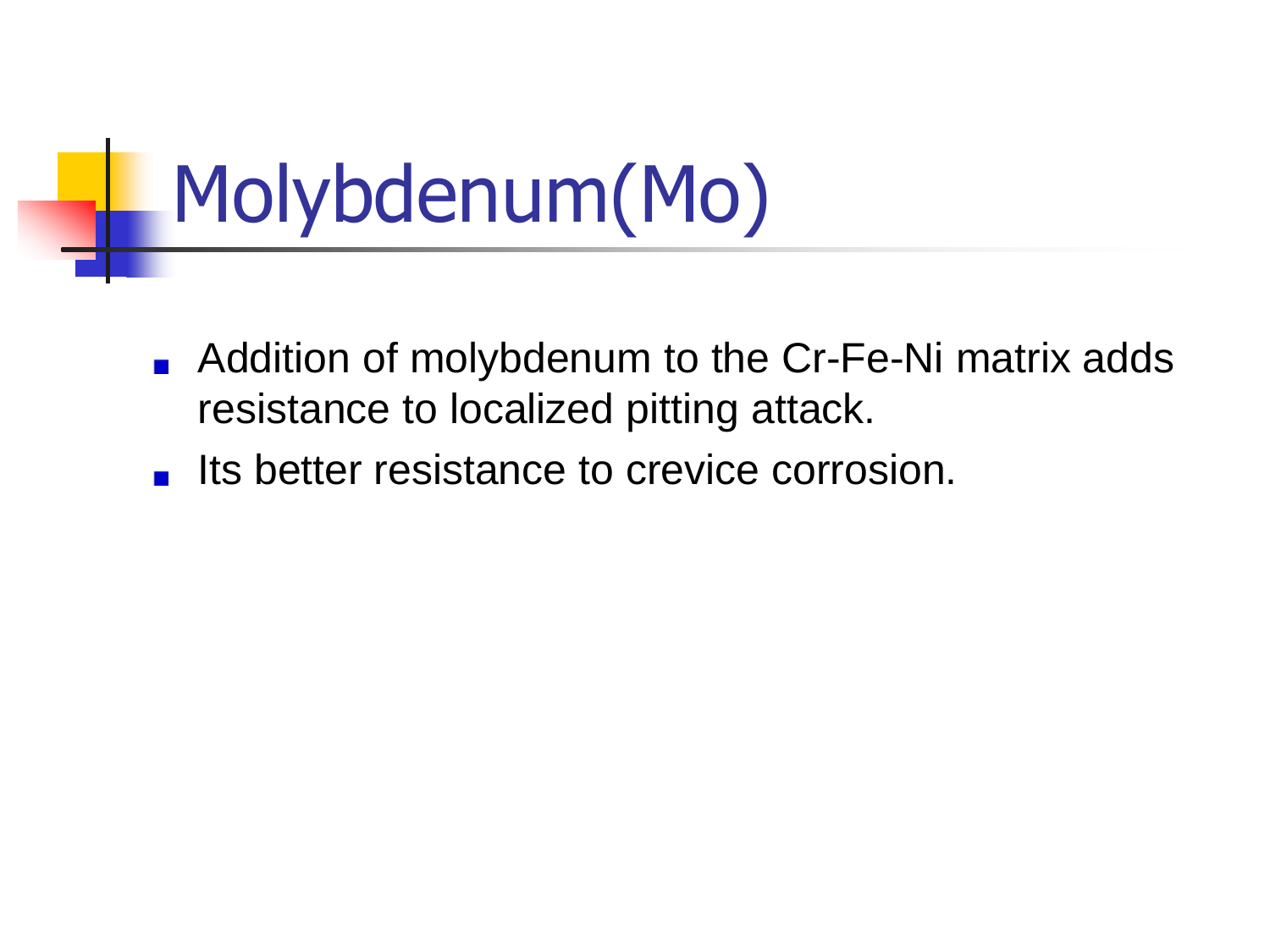## Corrosion Protection of S.S

- **Protection of Anode**
- Reduce the activity of cathode and or electrolyte.(Polarization)
- **Sacrificial Layer**
- **Impressed Voltages**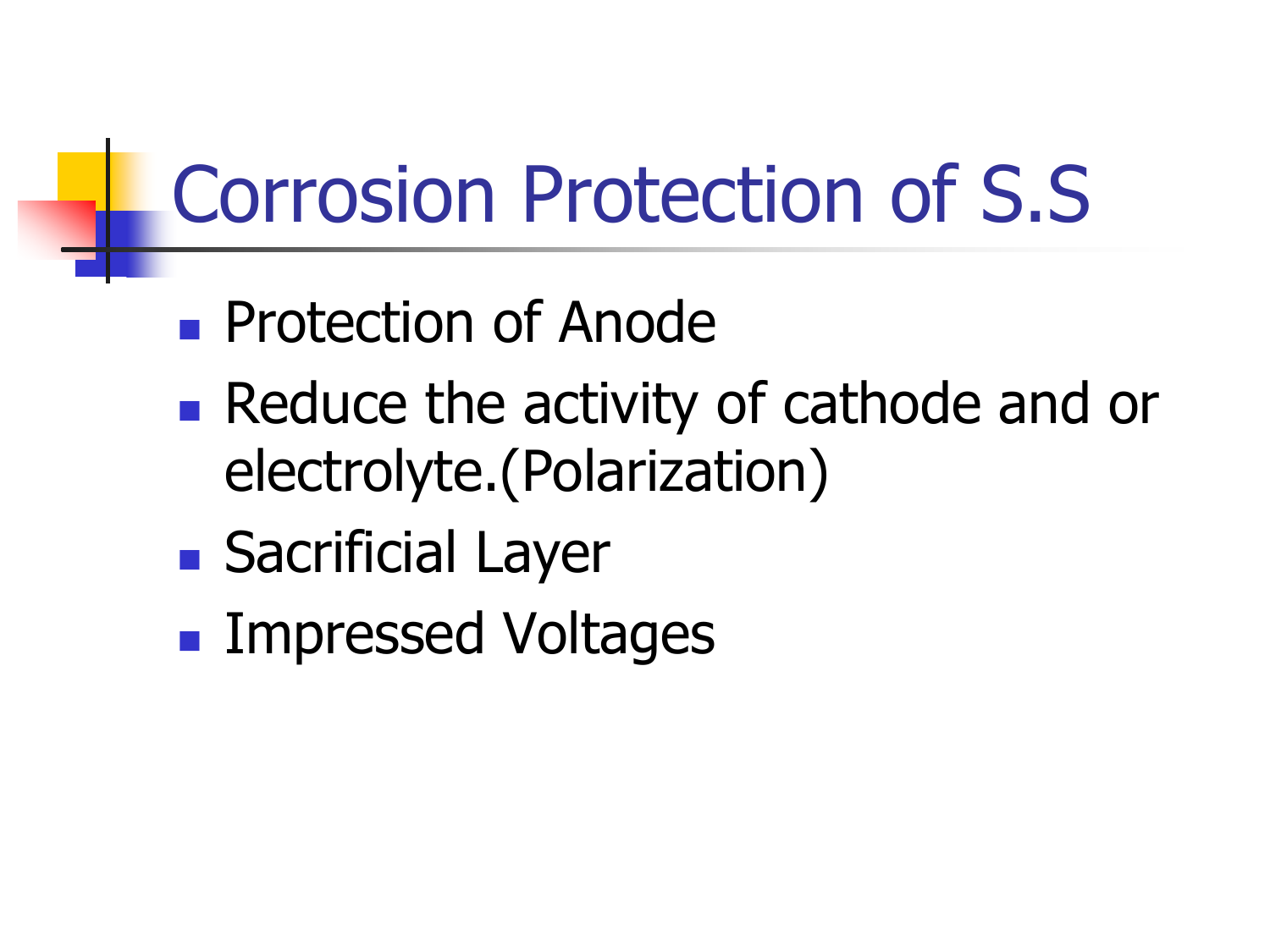### Passivation of The Anode

**Passivation, A thin chromium oxide layer** forms on the surface and isolates the metal from the environment, called passive film.



**Passive Film (Only microns thin, invisible and self repairing)**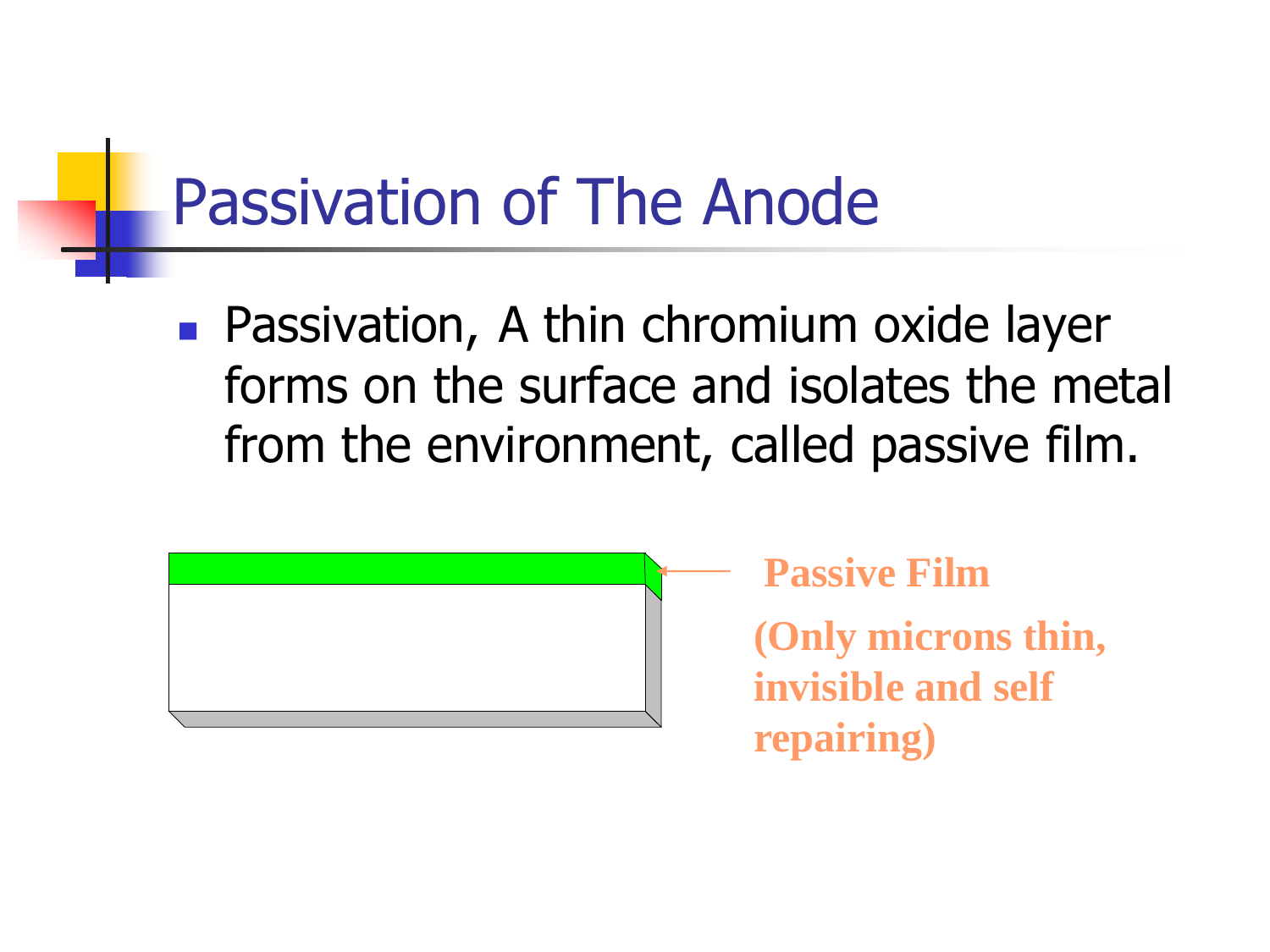## POLARIZATION

- **This is the effect which reduces the actual** chemical potential driving cell. If the thermodynamic force driving the ion into solution is reduced, this is polarization.
- **Easy example: Hydrogen reduction at cathode, if**  there are not enough hydrogen ions available for reaction at the cathode, the corrosion potential will decrease.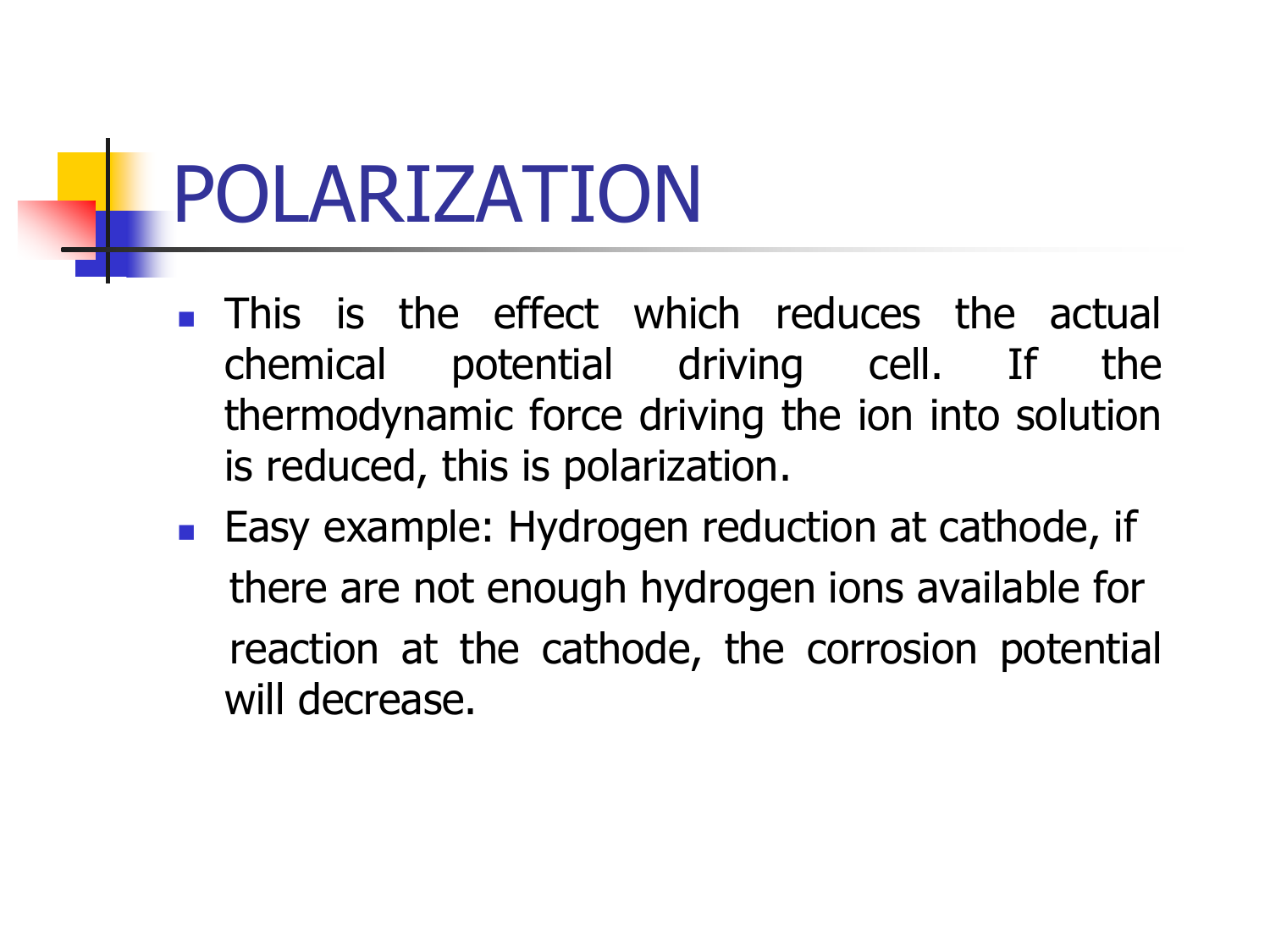## SACRIFICAL LAYER

- **Galvanization of Steel**
- Dip steel sheet in molten zinc. Get a pretty thin coating.
- Zinc will be anode. Steel exposed by crack is the cathode. Since we have a huge anode having to be served by a small cathode, corrosion rate will be slow.

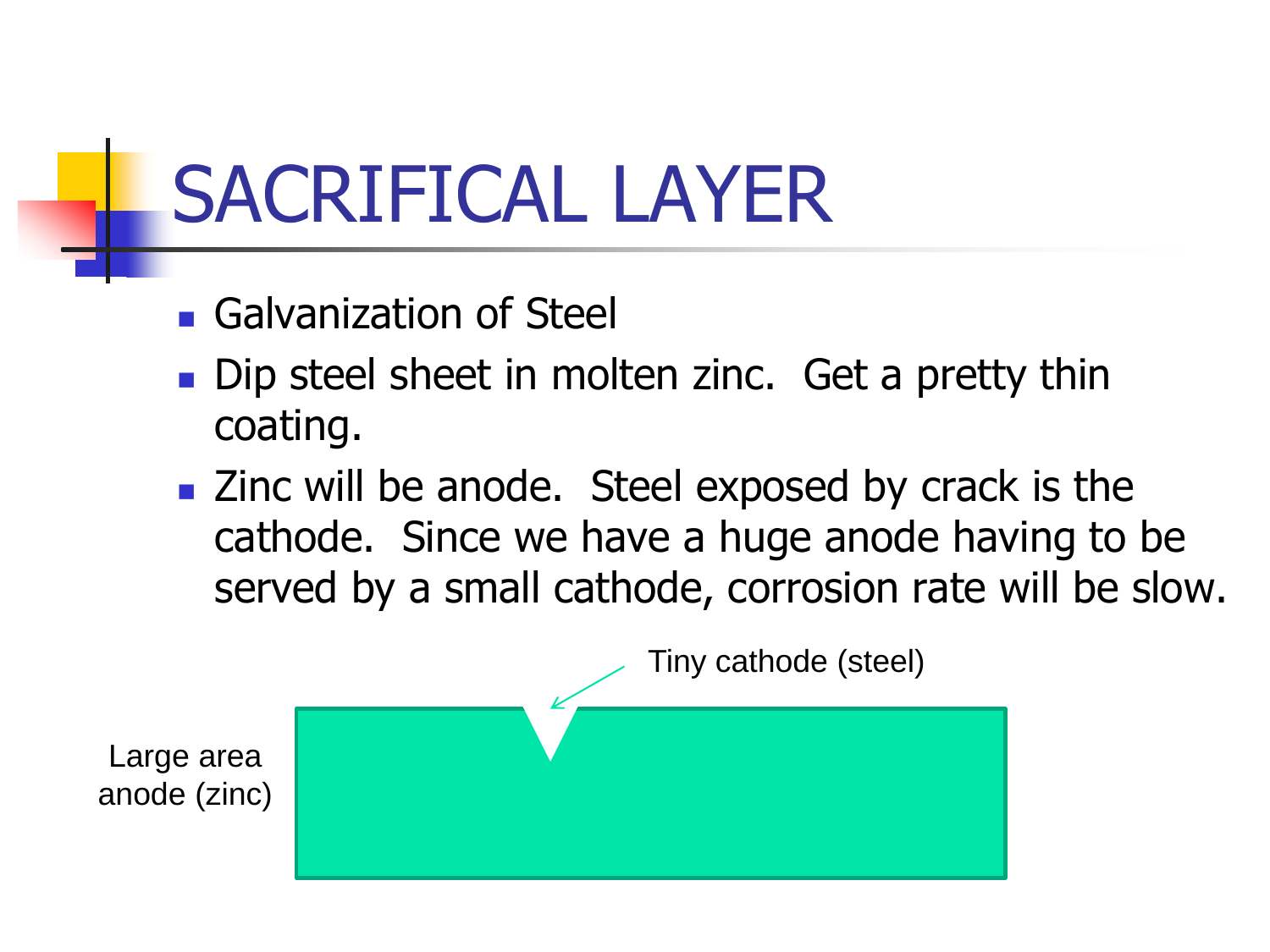## ANOTHER EXAMPLE

■ Zinc is attached to the sheet hull of the vessel.



Attachment points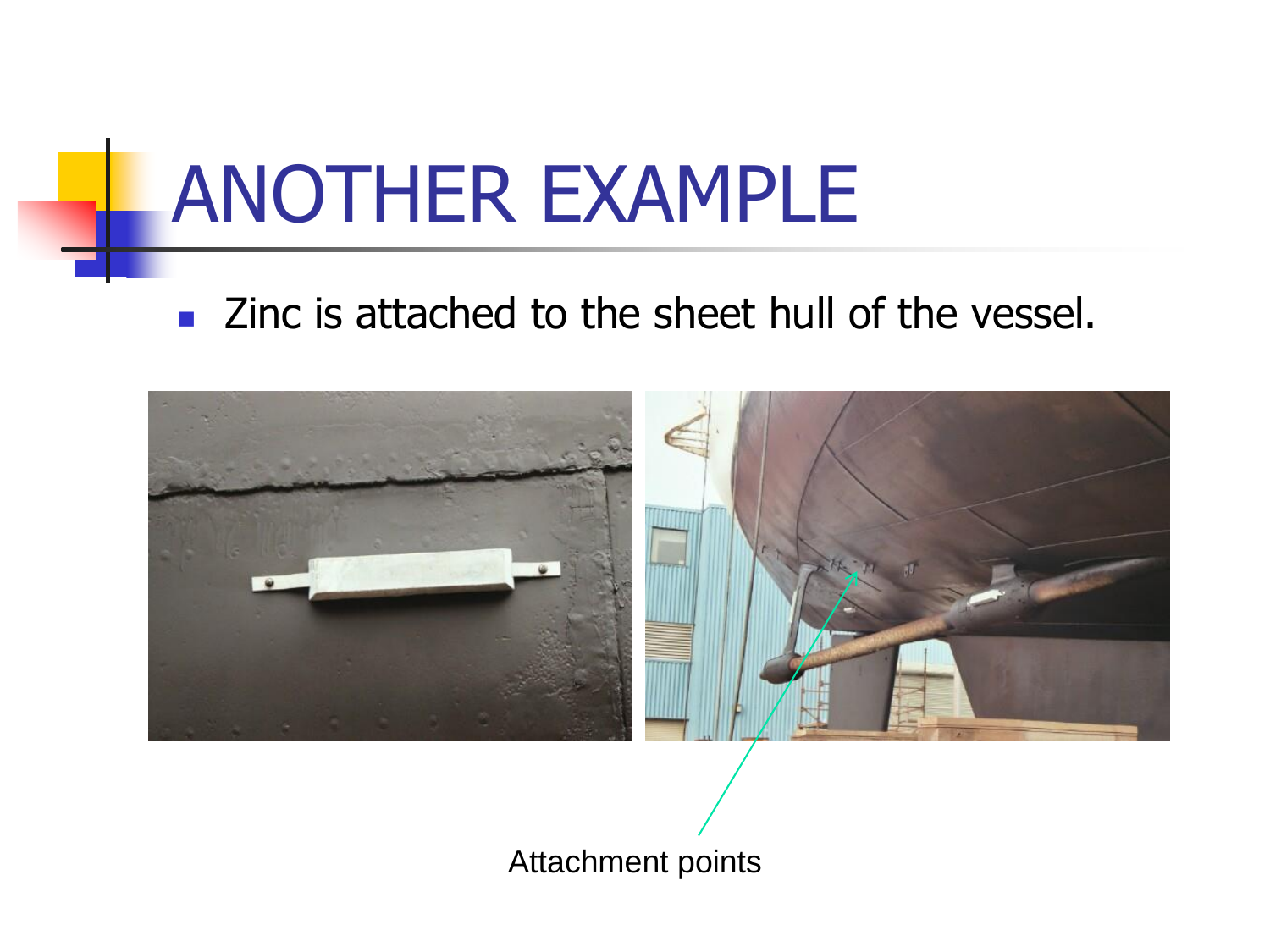### Stainless Steel For Coastal And Salt Corrosion

- **Upgrading the use of stainless steel from 304** to 306 has significant help in reducing the effects of corrosion in several application.
- **Molybdenum alloyed grades of type 316 are** normally specified for marine atmosphere.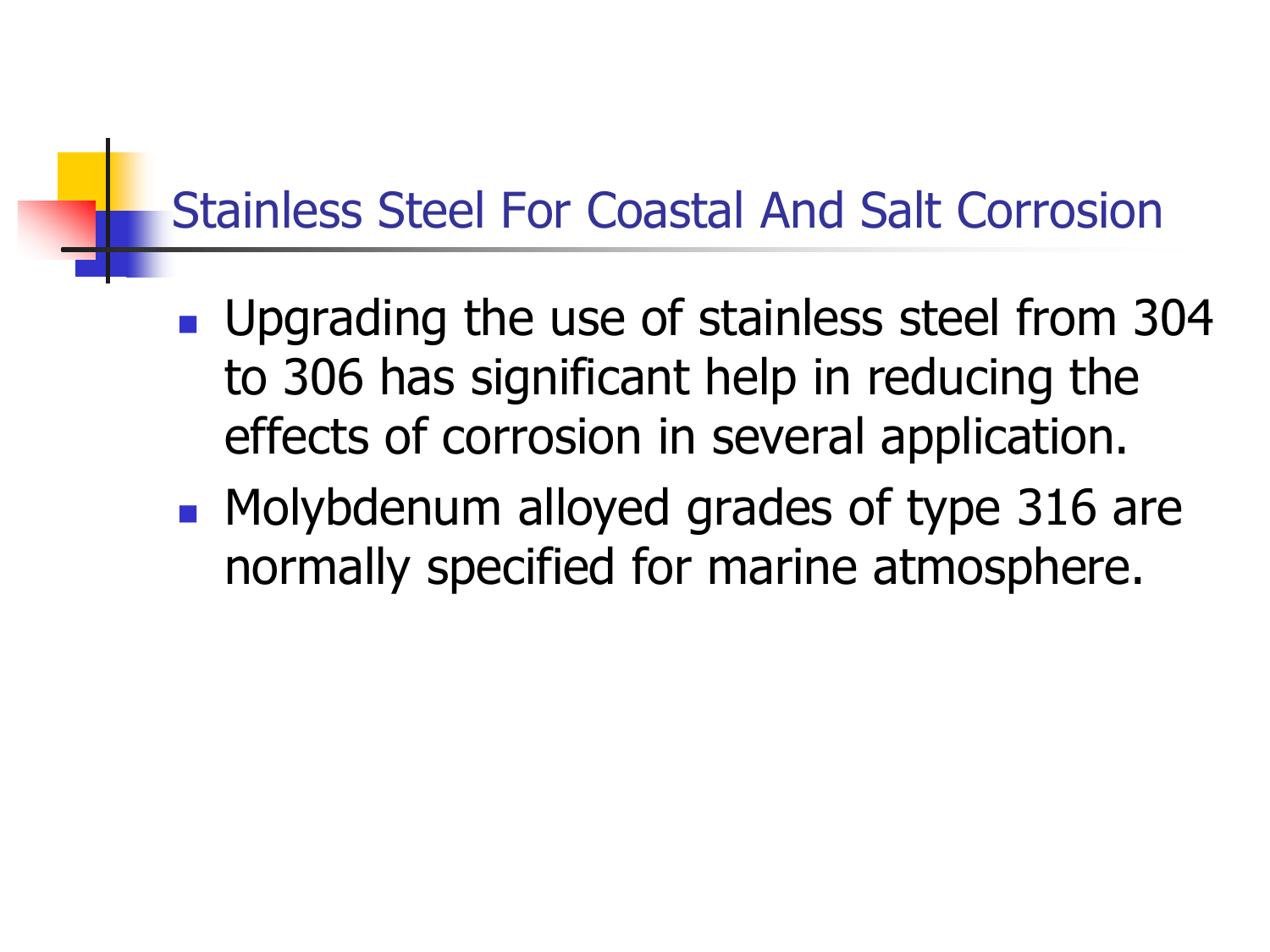## Street Level Application



**There is no corrosion on type 316 bench and railing after 5 year of service. A smooth polished finished was used.**

**These type 304 railing were corroded after one year . They are uphill from a busy highway and salt laden mist is blown on to them. The rough surface finish hold the salt the railing making corrosion worse.**





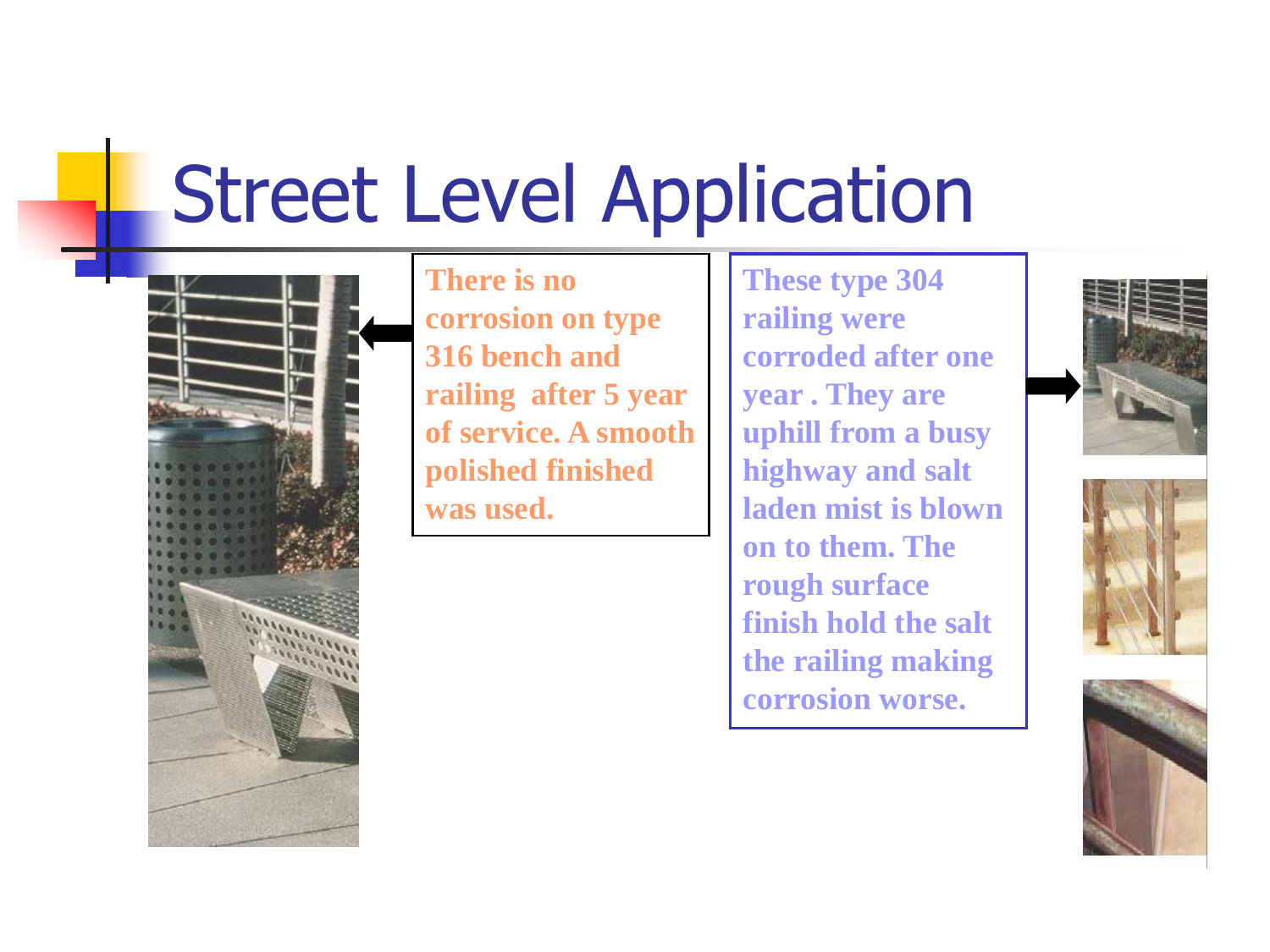## Street Level Application



**Type 316 light poles were installed in 1967 with No.4 smooth finish. Although they are in parking area immediately adjoining to beach and exposed to coastal salt, there is no sign of corrosion**

**Similar light poles of type 304, shown in right bottom was installed in a sheltered location few blocks from a Beach. After one year chloride corrosion is visible.**



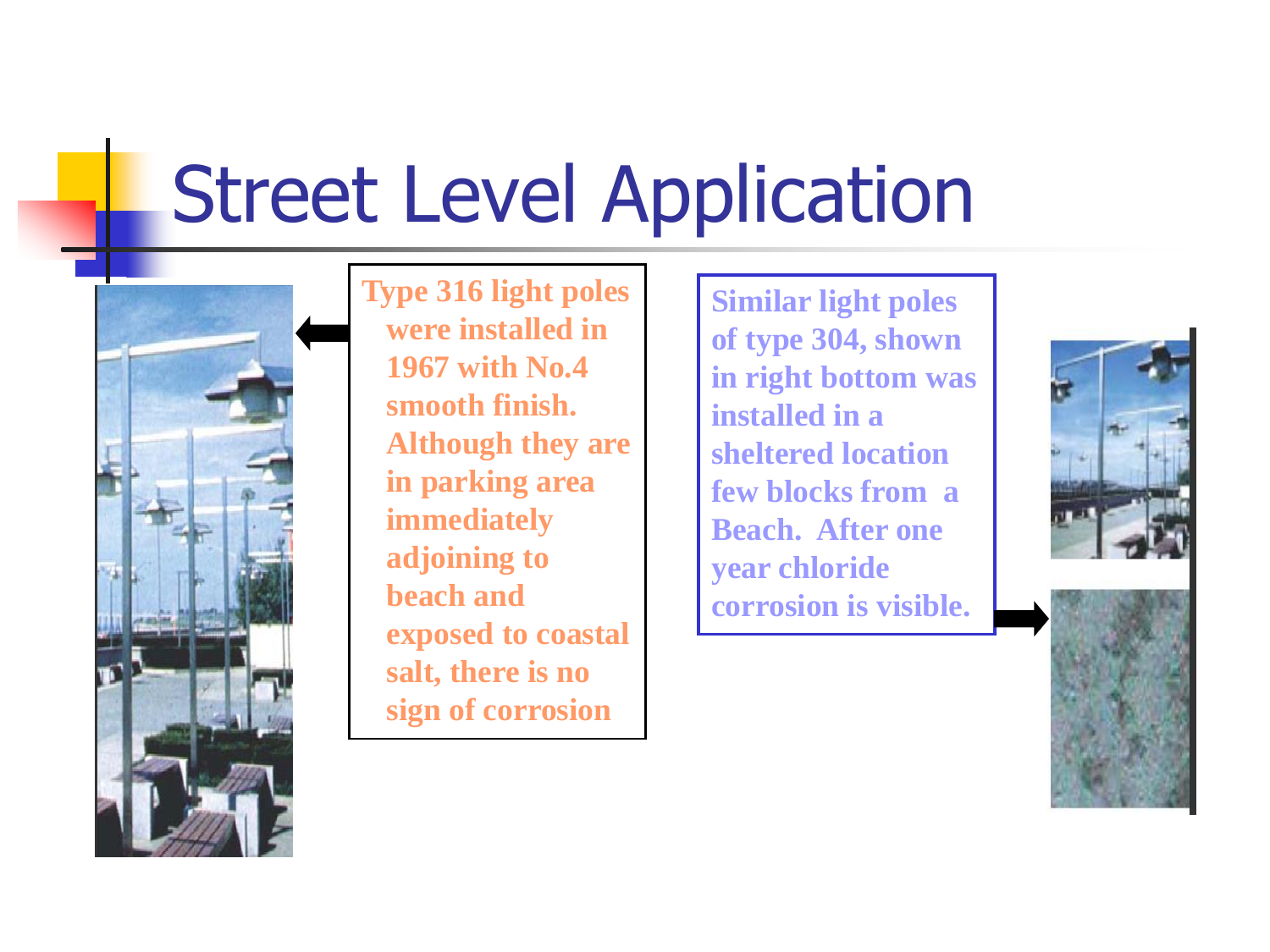### COST OF CORROSION

- **Direct & Indirect losses**
- Direct loss: Material cost, maintenance cost, over-design, use of costly material
- **Indirect losses: Plant shutdown & loss of** production, contamination of products, loss of valuable products due to leakage etc, liability in accidents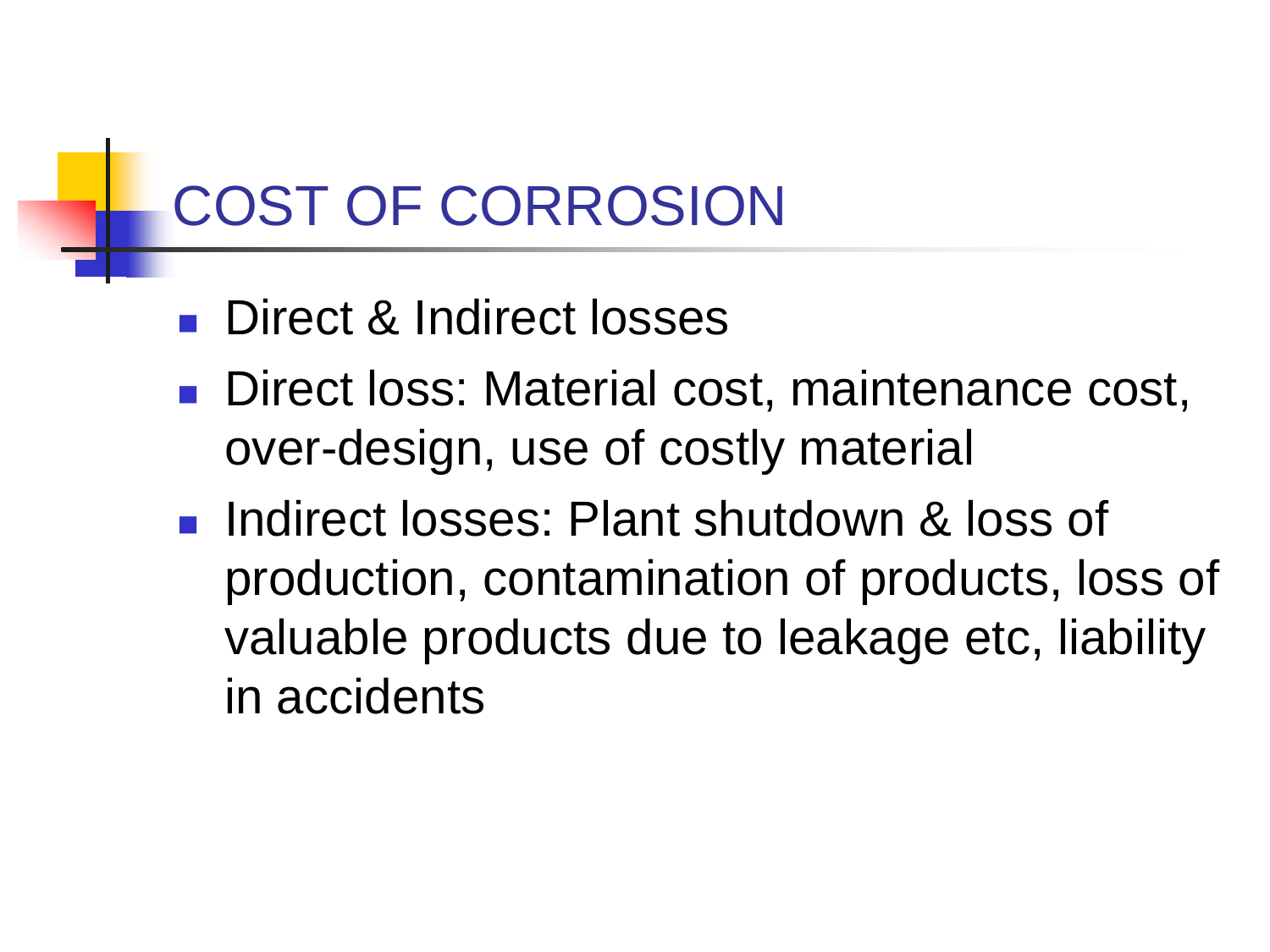### CORROSION DAMAGE

- Disfiguration or loss of appearance
- **Loss of material**
- **Naintenance cost**
- **Extractive metallurgy in reverse- Loss of** precious minerals, power, water and manpower
- **Loss in reliability & safety**
- **Plant shutdown, contamination of product etc**